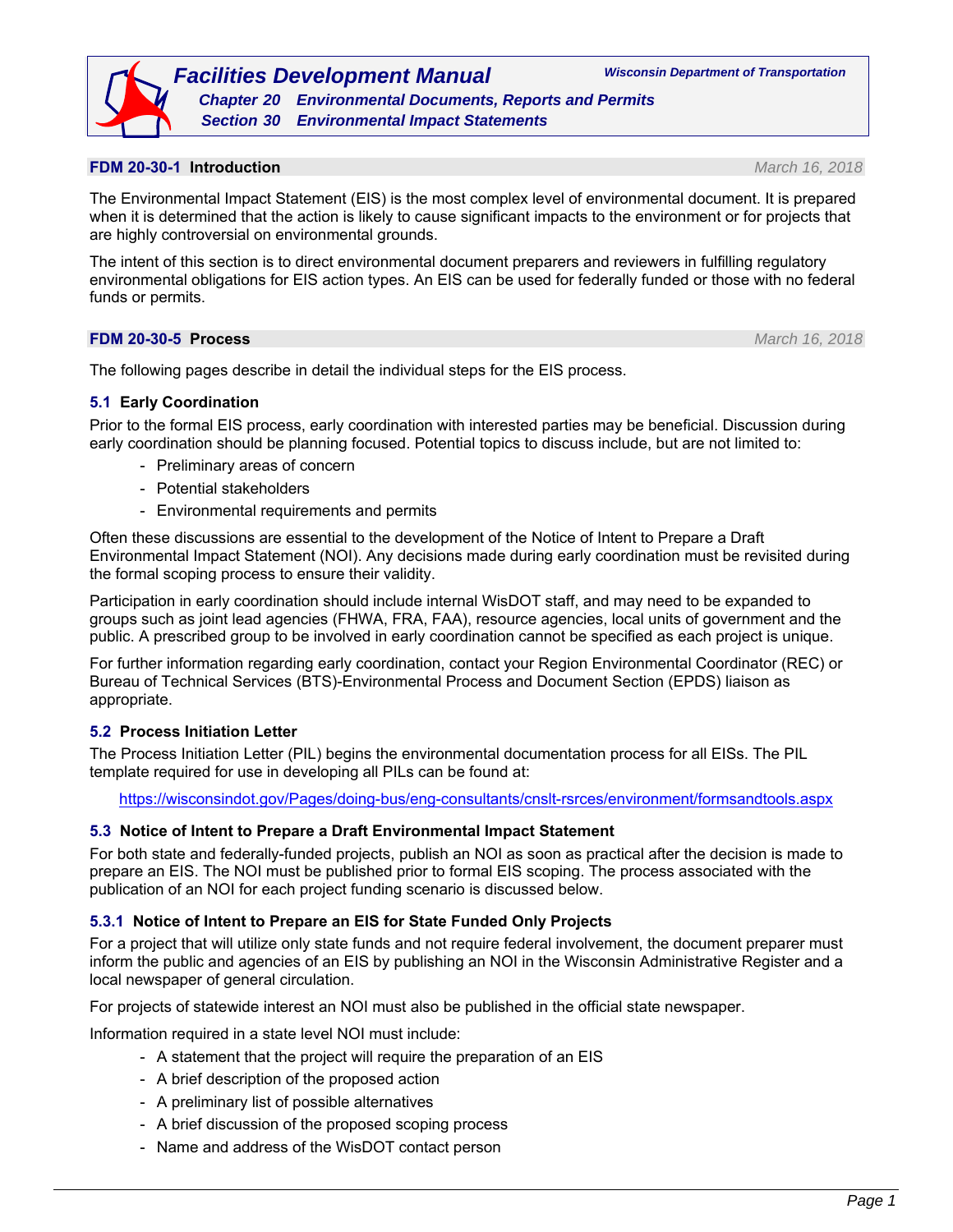A template can be obtained by contacting your REC.

When completed, the project team shall send an electronic copy of the NOI, to the REC and BTS-EPDS liaison for review. The BTS-EPDS liaison will forward an approved NOI to the address below for publication in the Wisconsin Administrative Register:

Deputy Revisor of Statutes 131 W. Wilson Street, Suite 800 Madison WI 53703 (Interdepartmental Mail)

## **5.3.2 Notice of Intent to Prepare an EIS for Federally Funded Projects**

For a project that will utilize federal funds, the document preparer must inform the public and agencies of an EIS by publishing an NOI in the *Federal Register*.

Required information in the NOI shall briefly:

- Describe the proposed action and possible alternatives.
- Describe the agency's proposed scoping process including whether, when, and where any scoping meeting will be held.
- State the name and address of a person within the agency who can answer questions about the proposed action and the environmental impact statement.

The project team shall prepare the notice for the Federal Register. Examples may be obtained by contacting your REC or BTS-EPDS liaison.

When completed, the project team shall send an electronic copy of the NOI, to the REC and BTS-EPDS liaison for review. The BTS-EPDS liaison will forward the reviewed NOI to FHWA for review and approval. FHWA will then submit the approved NOI to the Federal Register for publication. This publication initiates the EIS and formal scoping process.

## **5.4 Scoping**

### **5.4.1 Scoping - General**

The Council on Environmental Quality (CEQ) and FHWA regulations require scoping, an early and open process of communication, for all actions which require an EIS. Scoping helps refine the project's purpose and need, identifies significant issues and guides the development of the range of alternatives considered during environmental analysis.

Scoping, as a part of preparing an EIS, is a formal process that must commence as soon as practical after the publishing of an NOI. Any decisions made during early coordination must be revisited during the formal scoping process to ensure their validity.

Pursuant to 40 CFR 1501.7, scoping is open to the public; state, tribal, and local governments; and affected federal agencies. The identification of potential stakeholders is important when determining whom to invite to a scoping meeting. Stakeholders may include but are not limited to:

- Federal, state, tribal and local agencies
- The public
- Other interest groups

Notification by personal letter is preferable because it helps to encourage maximum participation. 23 USC 139 requires that participating agencies must be identified no later than 45 days of publication of an NOI. The first public involvement meeting typically serves as the scoping meeting for the public.

Scoping, as an open process, allows for better and more efficient National Environmental Policy Act (NEPA) analysis by placing the responsibility on stakeholders to express concerns early in the process. Scoping ensures the early identification of issues that would have been raised eventually and helps ensure the development of a legally sufficient EIS.

Scoping should identify other environmental review and consultation requirements so the lead, tribes and cooperating agencies may prepare other required analyses and studies concurrently with, and integrated with, the draft EIS.

## **5.4.2 Scoping - Indian Tribes**

Project scoping letters are sent to tribes recognized by the Federal Government and, or the State of Wisconsin that have shown interest in the county where the project is located. These project scoping letters are sent to the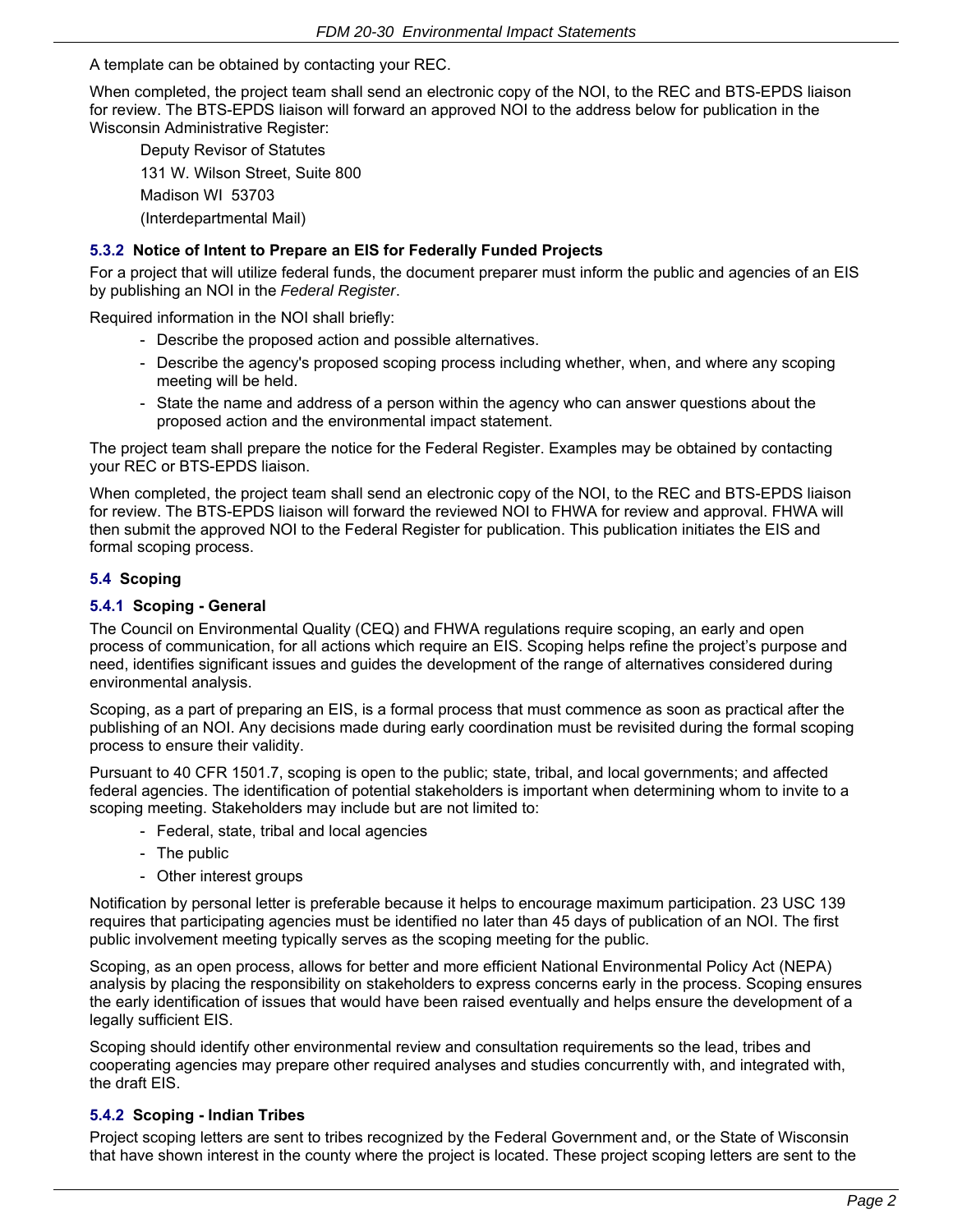Tribal Chairs/Presidents with a courtesy copy sent to the Tribal Historic Preservation Officer. Tribes that are recognized by the State of Wisconsin and have shown interest, specific to their tribal history, in the county where the project is located should also be invited to be a participating agency on all EISs.

A list of Tribal Chairs/Presidents can be found on the Department of Administration website link:

#### http://witribes.wi.gov/docview.asp?docid=19085&locid=57

Do not confuse Tribal scoping with Section 106 Tribal consultation requirements which are found in [FDM](https://wisconsindot.gov/rdwy/fdm/fd-26-00toc.pdf#fd26)  [Chapter 26](https://wisconsindot.gov/rdwy/fdm/fd-26-00toc.pdf#fd26) Cultural Resource Preservation.

#### **5.5 Coordination Plan and Impact Analysis Methodologies Documents**

A Coordination Plan for Agency and Public Involvement and Impact Analysis Methodology Report documents are developed to ensure the project is in compliance with the public and agency coordination process included in 23 USC 139.

### **5.5.1 Coordination Plan**

The Coordination Plan is used to outline how the project's environmental information will be available to public officials and citizens before decisions are made and before actions are taken.

The project team prepares the Coordination Plan following publication of the NOI. The draft Coordination Plan is reviewed by the REC and BTS-EPDS liaison and forwarded to FHWA for review and concurrence before the scoping process begins. The Coordination Plan template can be found at:

https://wisconsindot.gov/Pages/doing-bus/eng-consultants/cnslt-rsrces/environment/formsandtools.aspx

The Coordination Plan facilitates and documents the lead agencies' structured interaction with the public and other agencies, including Tribes. It informs the public and other agencies of how project coordination will be accomplished. The Coordination Plan functions to expedite and improve the environmental review process by clearly defining when interaction will occur and expected outcomes.

The Coordination Plan template should be utilized to guide the preparer though the preparation process. Additional detail, not included in this section, is included in the Coordination Plan template.

The draft coordination plan must be distributed to agencies for comment within 90 days of publication of the NOI.

#### **5.5.2 Impact Analysis Methodology Report**

The purpose of the Impact Analysis Methodology (IAM) Report is to communicate and document WisDOT and FHWA's structured approach to analyzing impacts of the project and its alternatives. Collaboration on the impact analysis methodology is intended to promote an efficient and streamlined process and early resolution of concerns or issues.

The project team prepares the IAM Report following acceptance of the PIL. The draft IAM is reviewed by the REC and the BTS-EPDS liaison and forwarded to FHWA for review. The IAM template can be found at:

https://wisconsindot.gov/Pages/doing-bus/eng-consultants/cnslt-rsrces/environment/formsandtools.aspx

The IAM report contains three sections:

- Applicable laws, regulations and guidelines
- General methodologies
- Project specific methodologies

The IAM template should be utilized to guide the preparer though the preparation process. Additional detail, not included in this section, is included in the IAM template.

The IAM report is typically distributed to agencies along with the Coordination Plan for comment within 90 days of publication of the NOI.

### **FDM 20-30-10 Documentation** *March 16, 2018*

#### **10.1 EIS Documentation Overview**

The requirements for the format and content of a draft EIS, final EIS and ROD are described in CEQ regulations, 40 CFR 1500 - 1508. FHWA has developed agency specific regulations, 23 CFR 771.123 - 127, pertaining to format and content of an EIS.

The following guidelines must be followed when writing an EIS. If unusual circumstances suggest that it would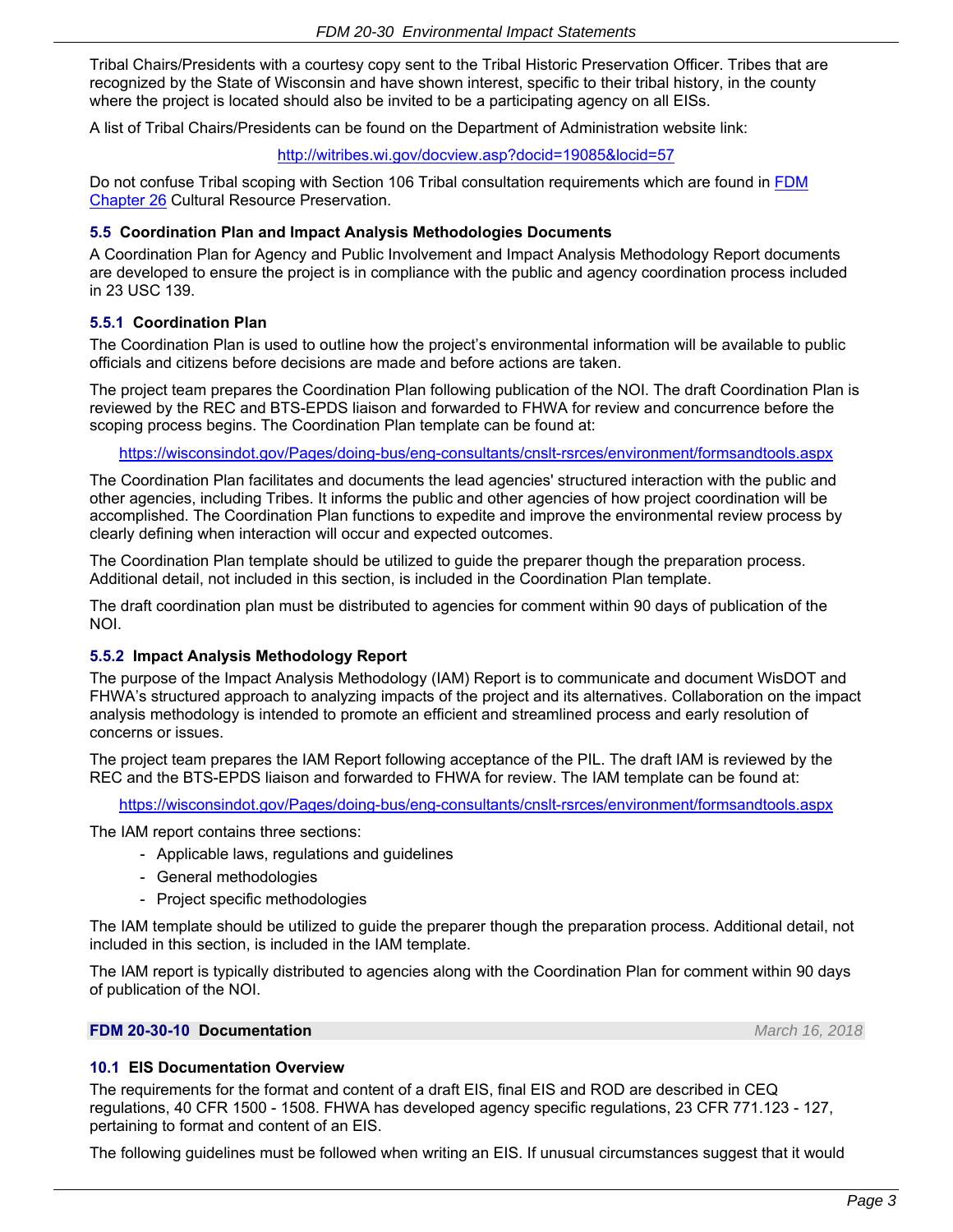be beneficial to deviate from this process, the Region should coordinate proposed changes with BTS-EPDS and FHWA.

To assist the document preparer in achieving the above goals, the American Association of State Highway Transportation Officials (AASHTO) has developed the following publications;

- Improving the Quality of Environmental Documents
	- http://environment.transportation.org/pdf/nepa\_process/QUALITY\_NEPA\_DOCS.pdf
- Examples of Effective Techniques for Improving the Quality of Environmental Documents

http://environment.transportation.org/center/products\_programs/reports/quality\_enviro\_docs.aspx

#### **10.2 EIS Format and Structure**

The goal of the EIS is to tell the story of the project development and decision-making processes in a manner that the public can understand. The purpose and need should be clearly discussed as well as how each alternative does or does not meet the project purpose and need. The EIS should examine the strengths and weaknesses associated with each alternative and discuss impacts and mitigation of impacts for each alternative carried forward for detailed consideration. The EIS should summarize coordination and include supporting information in appendices or by reference. Finally, the document must distinguish changes between the draft and the final EIS.

Document writers should focus on information that is relevant to the project decision, keeping the document as brief as possible.

Use the following techniques during EIS development:

- 1. use clear, concise writing,
- 2. prepare effective summaries, technical reports, and other documentation to include in the project file,
- 3. choose a flexible, consistent, easy-to-use document format,
- 4. summarize information and using pictures, illustrations and effective graphics to communicate complex issues or comparisons,
- 5. separate technical information or high-volume materials into appendices or incorporating by reference,
- 6. include only the most relevant information in the document for compliance and decision making,
- 7. make the level of detail on a topic related to the relative importance and degree of harm associated with the project, and
- 8. incorporate by reference when possible and appropriate (rather than including in the body of the NEPA document).

Include the following contents in both state and federal EISs.

- Cover Page
- Summary
- Table of Contents
- Purpose and Need
- Alternatives
- Existing Conditions,
- Environmental Impacts
- Measures to Mitigate Adverse Impacts
- Section 4(f) and/or Section 6(f) Analysis (if required)
- Community Involvement and Agency Coordination
- List of Environmental Impact Statement Recipients
- List of Preparers
- References
- Index
- Appendices

In the following sections, each component required in an EIS is described.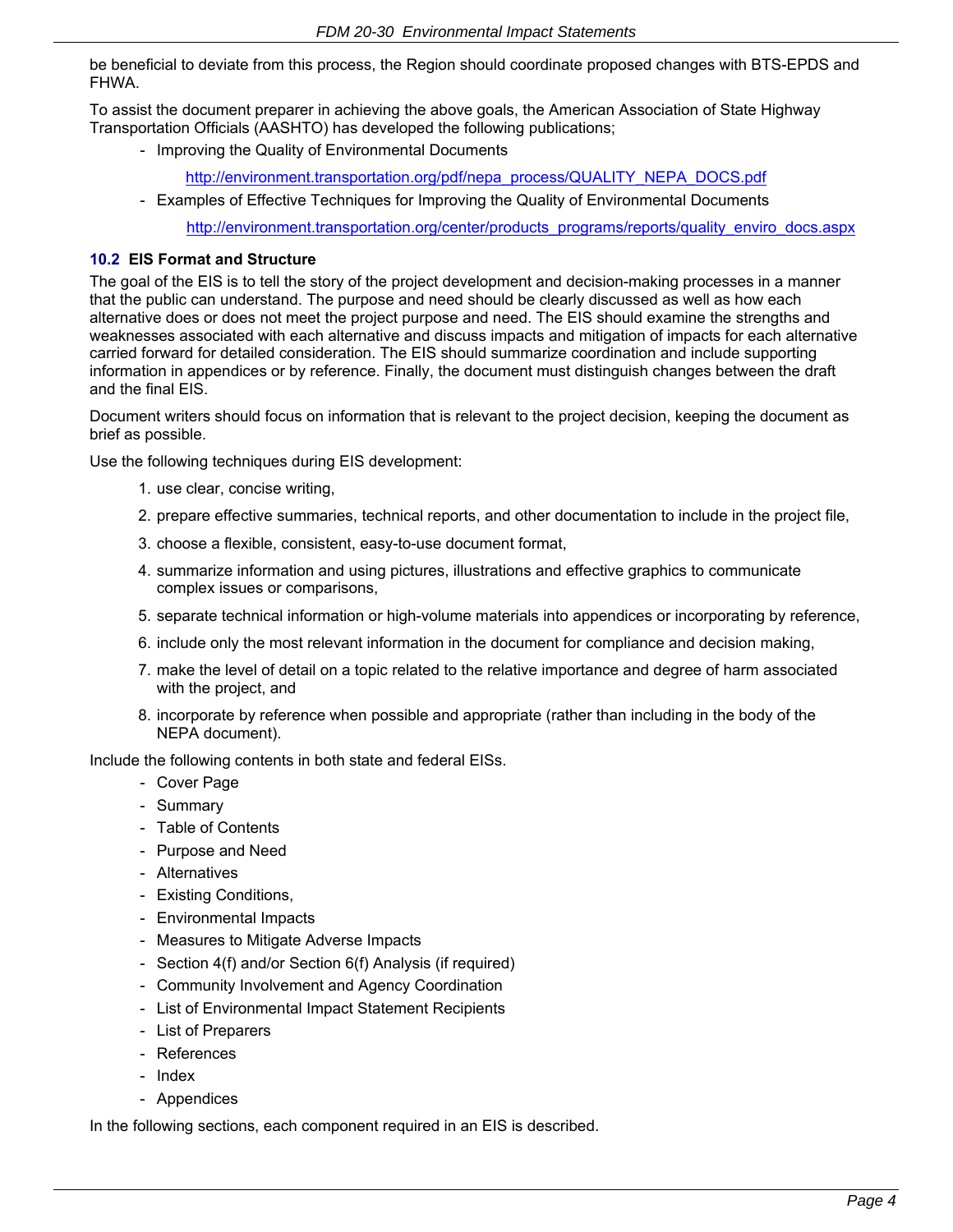## **10.2.1 Cover Page**

The cover page should include:

- Federal EIS identification number (for NEPA documents)
- State project ID
- Title of the proposed action
- Designation of draft EIS, final EIS or supplemental draft or supplemental final EIS and whether the document includes Section 4(f), Section 6(f) or Section 106 evaluations
- A federal EIS shall include the statement "Submitted Pursuant to 42 U.S.C. 4323(2)(c)"
- A federal EIS which contains a Section 4(f) evaluation shall also include the statement "and 49 U.S.C. 303"
- A state-only EIS shall include the statement "Submitted Pursuant to s. 1.1 Wisconsin Statutes"
- The name of the lead agency(ies) and all cooperating agencies
- Approvals
- Name(s), address(es) and telephone number(s) of information contact person(s)
- Statement regarding combined final EIS and ROD if applicable
- Abstract
- Date comments are due
- Where comments should be sent
- NEPA statement or Wisconsin Environmental Policy Act (WEPA) statement

For a federal EIS, include a federal EIS identification number at the top left-hand corner designating the federal agency, state, type of document, year prepared, the number assigned to the statement, and whether the document is a draft EIS, final EIS or draft or supplemental final EIS. (Example: FHWA-WIS-EIS-2014-01-D (F) (S)).

The federal EIS identification number is provided by FHWA and the state project ID number is provided by the Region during the early planning stages of the project. A Federal EIS Title Sheet and State-Only EIS Title Sheet template can be obtained by contacting your REC or BTS-EPDS Liaison.

The abstract is a very brief project statement printed on the cover page.

The NEPA or WEPA statement is required indicating that the EIS has been prepared in compliance with NEPA or WEPA as appropriate. The policy statement should be placed on the back of the cover page.

## **10.2.2 Summary**

Develop the summary to emphasize the major conclusions, areas of controversy (including issues raised by agencies and the public) and the issues to be resolved. The summary is intended to assist reviewers by providing an easily accessible overview of the proposed action. The summary should be placed in the document so that it may be reproduced separately for public involvement purposes. The summary should not exceed 15 pages of text if possible.

The summary includes the following:

- A project location map, including location within the state.
- A description of the proposed action indicating the route, termini, type of improvement, number of lanes, length, county, city, state, functional classification and other items as appropriate.
- Purpose and need.
- The alternatives considered and whether they meet the project's purpose and need. If they are not proposed for adoption, explain why not.
- The alternatives retained for detailed study. If a combined final EIS/ROD will be prepared, the draft EIS should identify which is the preferred alternative. If a combined final EIS/ROD will not be prepared, the final EIS should identify and justify the preferred alternative.
- The environmental impacts including a reference to an Impact Summary Table if applicable.
- Highlights of the results of public and agency involvement including any areas of controversy or major unresolved issues.
- A description of any major actions proposed by other government agencies in the same geographic area as the proposed action.
- A list of other federal or state actions required because of this proposed action (e.g., permit approvals, etc.).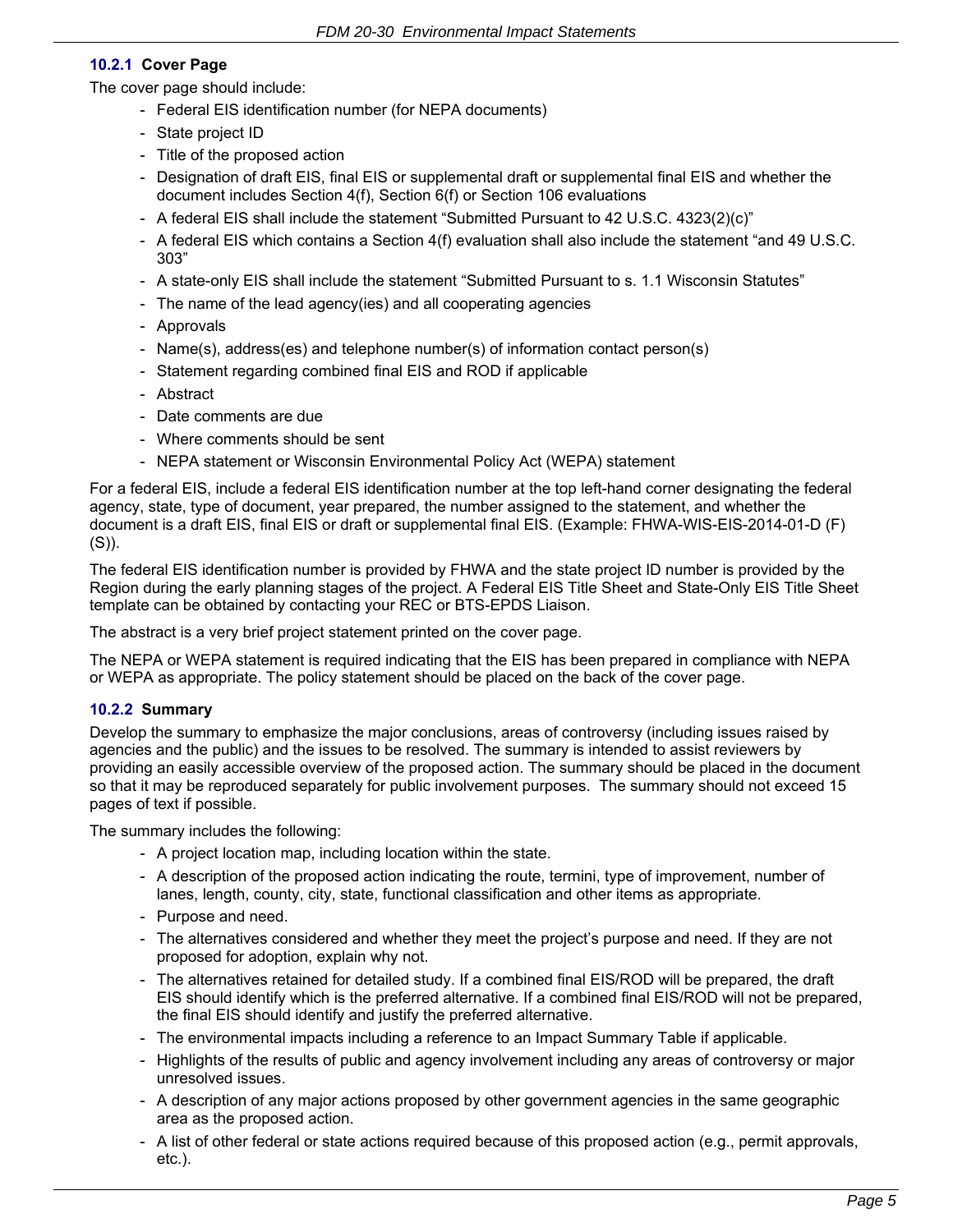- Proposed mitigation.
- An Impact Summary Table or Matrix providing the reader with a one-page comparison, by each alternative, of costs, acquisition and relocation requirements, and other environmental and social impacts.

### **10.2.3 Table of Contents**

Provide a complete list with page numbers of all major headings, subheadings, exhibits, tables and appendices.

If applicable, a summary of any contents on an accompanying DVD or CD should be included.

A glossary and list of abbreviations and acronyms should follow the Table of Contents.

### **10.2.4 Purpose and Need**

The purpose and need of a project is essential in establishing a basis for the development of the range of reasonable alternatives required in an environmental document and assists with the identification and eventual selection of a preferred alternative. The "purpose" identifies and describes the proposed action while the "need" are the transportation problem(s) the proposed project is intending to address.

The following items may be listed and described in the purpose and need statement for a proposed action. These are by no means all-inclusive or applicable in every situation. They are intended as a guide. Discuss the needs in descending order of importance. Do not discuss the project solutions in the purpose and need statement.

- Project Status Briefly describe the action's history, including measures taken to date, other agencies and governmental units involved, action spending, schedules, etc. This area should include reference to the TIP, STIP and/or other relevant planning documents.
- Capacity Discuss the capacity of the present facility and its ability to meet present and projected traffic demands. Discuss what capacity and levels of service for existing and proposed facilities are needed.
- System Linkage Discuss if the proposed action is a "connecting link" and how it fits into the transportation system.
- Transportation Demand Discuss the action's relationship to any statewide plan or adopted urban transportation plan. In addition, explain any related traffic forecasts that are substantially different from those estimates of the 23 U.S.C. 134 (Section 134) planning process.
- Legislation Explain if there is a federal, state, or local governmental mandate for the action.
- Social Demands or Economic Development Describe how the action will address employment, schools, land use plans, recreation facilities, etc. In addition, describe projected economic development/land use changes that indicate the need to improve or add to the highway capacity.
- Modal Interrelationships Explain how the proposed action will interface with and serve to complement airports, rail and port facilities, mass transit services, pedestrian and bicycle accommodations, etc.
- Safety Explain if the proposed action is necessary to correct an existing or potential safety hazard. In addition, explain if the existing accident rate is excessively high and why, and how the proposed action will improve safety.
- Roadway Deficiencies Explain if and how the proposed action is necessary to correct existing roadway deficiencies (e.g., substandard geometrics, structural sufficiency, load limits on structures, inadequate cross-section, high maintenance costs, etc.). In addition, explain how the proposed action will correct these deficiencies.

Consistent with 23 CFR 771.111(f) to ensure meaningful evaluation of alternatives and to avoid commitments to transportation improvements before they are fully evaluated, the action evaluated in each EIS shall:

- Connect logical termini and be of sufficient length to address environmental matters on a broad scope
- Have independent utility or independent significance, i.e., be usable and be a reasonable expenditure even if no additional transportation improvements in the area are made
- Not restrict consideration of alternatives for other reasonably foreseeable transportation improvements.

When developing a transportation project, project sponsors should consider how the end points of the action are determined, both for the improvement itself and for the scope of the environmental analysis. Whether the action has "logical termini" or not is also a concern. Logical termini for project development are defined as rational end points for both a transportation improvement and a review of the environmental impacts.

In developing a concept that can be advanced through the stages of planning, environment, design, and construction; the project sponsor needs to consider a whole or integrated action. This action should satisfy the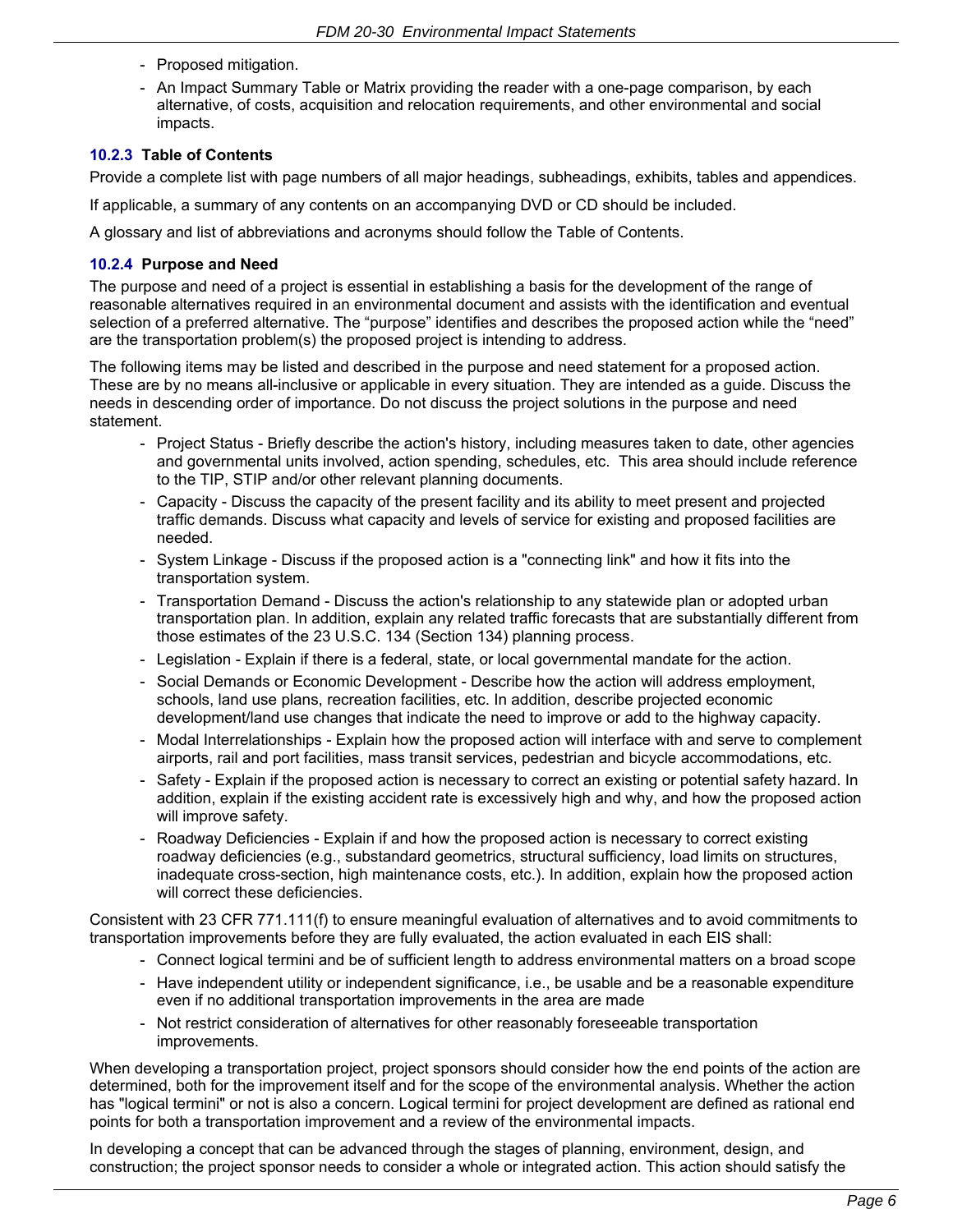projects purpose statement. In addition, the action should be considered in the context of local socio-economics and topography, future travel demand, and other infrastructure improvements. Without framing an action in this way, project sponsors may only peripherally meet project needs or may cause unexpected side effects that require additional corrective action. Project sponsors should also be aware of the problem of segmentation. Segmentation may occur when a transportation need extends throughout an entire corridor, but project sponsors discuss the environmental issues and transportation need of only a segment of the corridor.

### **10.2.5 Alternatives**

This section of the draft EIS must discuss a range of alternatives, including all reasonable alternatives under consideration and those other alternatives which were eliminated from detailed study (23 CFR 771.123(c)). The section must include a discussion of how and why the reasonable alternatives were selected for detailed study and explain why other alternatives were eliminated from further consideration. This discussion may be a summary of a detailed memorandum or series of memorandums that are incorporated by reference into the EIS. The following range of alternatives should be included in the initial alternatives screening process:

- **No-Build Alternative**: The no-build alternative, which might include short-term scheduled maintenance activities or measures to continue the function of the facility, must always be included in the analysis. In some cases, the no-build alternative may be a reasonable alternative, especially when the impacts of other alternatives are great and the need is relatively minor, but generally it serves as a baseline against which the other alternatives can be compared.
- **Transportation System Management (TSM) Alternative**: The TSM alternative includes those activities which maximize the efficiency of the present system. Possible subject areas to include in this alternative are options such as fringe parking, incident management, ridesharing, high-occupancy vehicle (HOV) lanes on existing roadways and traffic signal timing optimization. This limited construction alternative is usually relevant only for major projects proposed in urbanized areas with populations over 200,000.

 For all major projects in these urbanized areas, HOV lanes should be considered. Consideration of this alternative may be accomplished by reference to the regional transportation plan, when that plan considers this option. Where a regional transportation plan does not reflect consideration of this option, it may be necessary to evaluate the feasibility of HOV lanes during early project development. Where a TSM alternative is identified as a reasonable alternative for a connecting link project, it should be evaluated to determine the effect that not building a highway link in the transportation plan will have on the remainder of the system. A similar analysis should be made where a TSM element(s) (e.g., HOV lanes) is part of a build alternative and reduces the scale of the highway link.

 While the above discussion relates primarily to major projects in urbanized areas, the concept of achieving maximum utilization of existing facilities is equally important in rural areas. Before selecting an alternative on new location for major projects in rural areas, it is important to demonstrate that reconstruction and rehabilitation of the existing system will not adequately correct the identified deficiencies and meet the project need.

**Transportation Demand Management (TDM) Alternative**: This alternative includes those reasonable and feasible transit options (bus systems, rail, etc.) even though they may not be within the existing project-sponsor funding authority. It should be considered on all proposed major highway projects in urbanized areas with populations over 200,000. Consideration of this alternative may be accomplished by reference to the regional or area transportation plan where that plan considers mass transit or by an independent analysis during early project development.

 Where urban projects are multi-modal and are proposed for federal funding, close coordination is necessary with the Federal Transit Administration (FTA). In these situations, FTA should be consulted early in the project-development process. Where FTA funds are likely to be requested for portions of the proposal, FTA must be requested to be either a joint lead agency or a cooperating agency at the earliest stages of project development (23 CFR 771.111(d)). Where applicable, cost-effectiveness studies that have been performed should be summarized in the EIS.

- **Build Alternatives**: Both improvement of existing highway(s) and alternatives on new location should be evaluated as appropriate. For most major projects, there is a potential for a large number of alternatives. Alternative screening may be required as only a representative number of reasonable alternatives must be presented and evaluated in detail in the draft EIS (40 CFR 1502.14(a). When initial screening results in a large number of reasonable alternatives, additional screening should be conducted to determine the reasonable alternatives carried forward for detailed evaluation. The number of reasonable alternatives evaluated in detail in the draft EIS, therefore, depends on the particular project and the facts and circumstances in each case.

 Each alternative should be briefly described using maps or other visual aids such as photographs or graphics. The material should provide a clear understanding of the alternative's termini, location, costs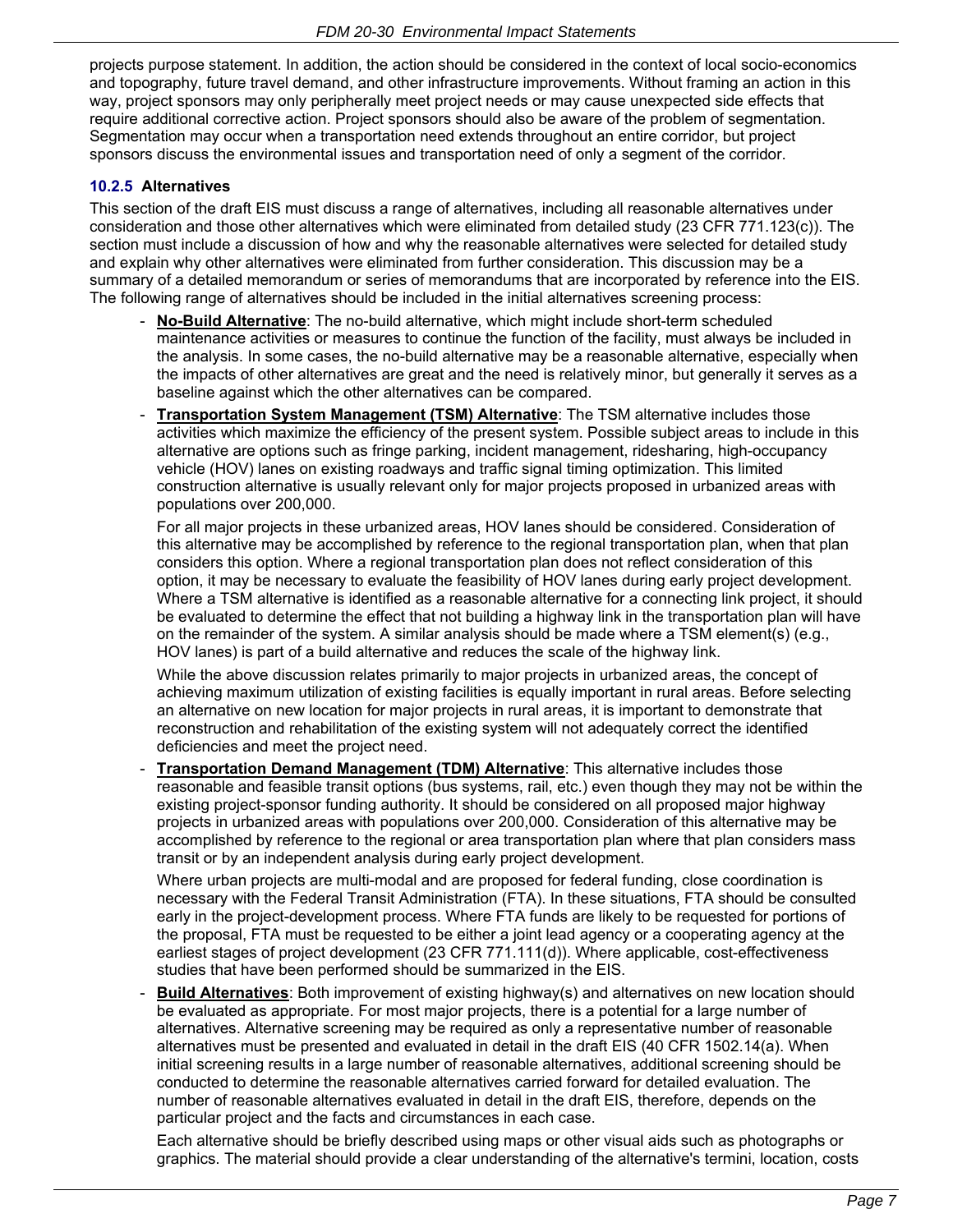and the project concept (number of lanes, right-of-way requirements, median width, access control, etc.). Where land has been or will be reserved or dedicated by local government(s), donated by individuals, or acquired through advanced or hardship acquisition for use as highway right-of-way for any alternative under consideration, the draft EIS should identify the status and extent of such property and the alternative(s) involved. Where such lands are reserved, the EIS should state that the reserved lands will not influence the alternative to be selected.

**Combined Alternative:** It may be appropriate to combine alternatives in some circumstances. Combining may clarify that a full range of alternatives has been investigated. For example, a low-build alternative could be combined with TSM and TDM alternatives.

Development of more detailed design for some aspects (e.g., Section 4(f), Section 106, US Army Corps of Engineers (USACE) or US Coast Guard (USCG) permits, noise, wetlands, etc.) of one or more alternatives may be necessary during preparation of the draft and final EIS in order to evaluate impacts or mitigation measures or to address issues raised by other agencies or the public. However, care should be taken to avoid unnecessarily specifying features which preclude cost-effective final design options.

All alternatives that undergo detailed analysis, including the no-build, need to be developed to a comparable level of detail in the draft EIS so that their comparative merits may be evaluated (40 CFR 1502.14(b) and (d)). When a final EIS/ROD will likely be prepared, a preferred alternative should be identified based on early coordination and environmental analyses. In these instances, the draft EIS should include a statement indicating that the determination of the preferred alternative will not be made until the alternatives' impacts and comments on the draft EIS and from the public hearing have been fully evaluated.

Where a preferred alternative has not been identified, the draft EIS should state that all reasonable alternatives are under consideration and that a decision on the preferred alternative will be made after full evaluation of comments provided by agencies and the public on the alternatives and resulting impacts identified in the draft EIS.

The final EIS must identify the preferred alternative and should discuss the basis for its identification. If the preferred alternative is modified after the draft EIS, the final EIS should clearly identify the changes and discuss the reasons why any new impacts are not significant.

## **10.2.6 Existing Conditions, Environmental Impacts and Measures to Mitigate Adverse Impacts**

The past process for developing an EIS was to separate the affected environment discussion and the environmental consequences discussion into two sections. Recent practice has shown that combining the two discussions and incorporating the discussion of mitigation into one section improves document readability. For that reason, these sections of the EIS have been combined and are now titled Existing Conditions, Environmental Impacts and Measures to Mitigate Adverse Impacts.

This section provides a concise description of the existing social, economic, and environmental setting for the area; includes the probable beneficial and adverse social, economic, and environmental effects of alternatives under detailed consideration; and describes the measures proposed to mitigate adverse impacts. Where possible, the description should be a single description for the general project area rather than a separate one for each alternative.

For each resource category that requires discussion in this section, consideration should be given to the general population served and/or affected (city, county, etc.) by the proposed action. The population should be identified by race, color, national origin, and age. Demographic data should be obtained from available secondary sources (e.g., census data, planning reports) unless more detailed information is necessary to address specific concerns. All socially, economically, and environmentally sensitive locations or features in the proposed project impact area (e.g., neighborhoods, elderly/minority/ethnic groups, parks, hazardous material sites, historic resources, wetlands, etc.), should be identified on exhibits and briefly described in the text. For the location of archaeological sites, threatened or endangered species, hazardous materials, or burial sites it is mandatory to label them all as a group as sensitive areas to prevent disturbance, looting or destruction.

Information included in the environmental impacts and measures to mitigate adverse impacts discussion for each resource category should have sufficient scientific and analytical substance to provide a basis for evaluating the comparative merits of the alternatives. The discussion of the proposed project impacts should be in proportion to their significance.

Data and analyses should be presented commensurate with the magnitude of the impact. For smaller impacts, material, data and analyses should be summarized or incorporated by reference. Photographs, illustrations and other graphics should be embedded in the text when possible, to give a clear understanding of the area and the important issues as appropriate. Other activities which contribute to the significance of the proposed action's impacts should be described.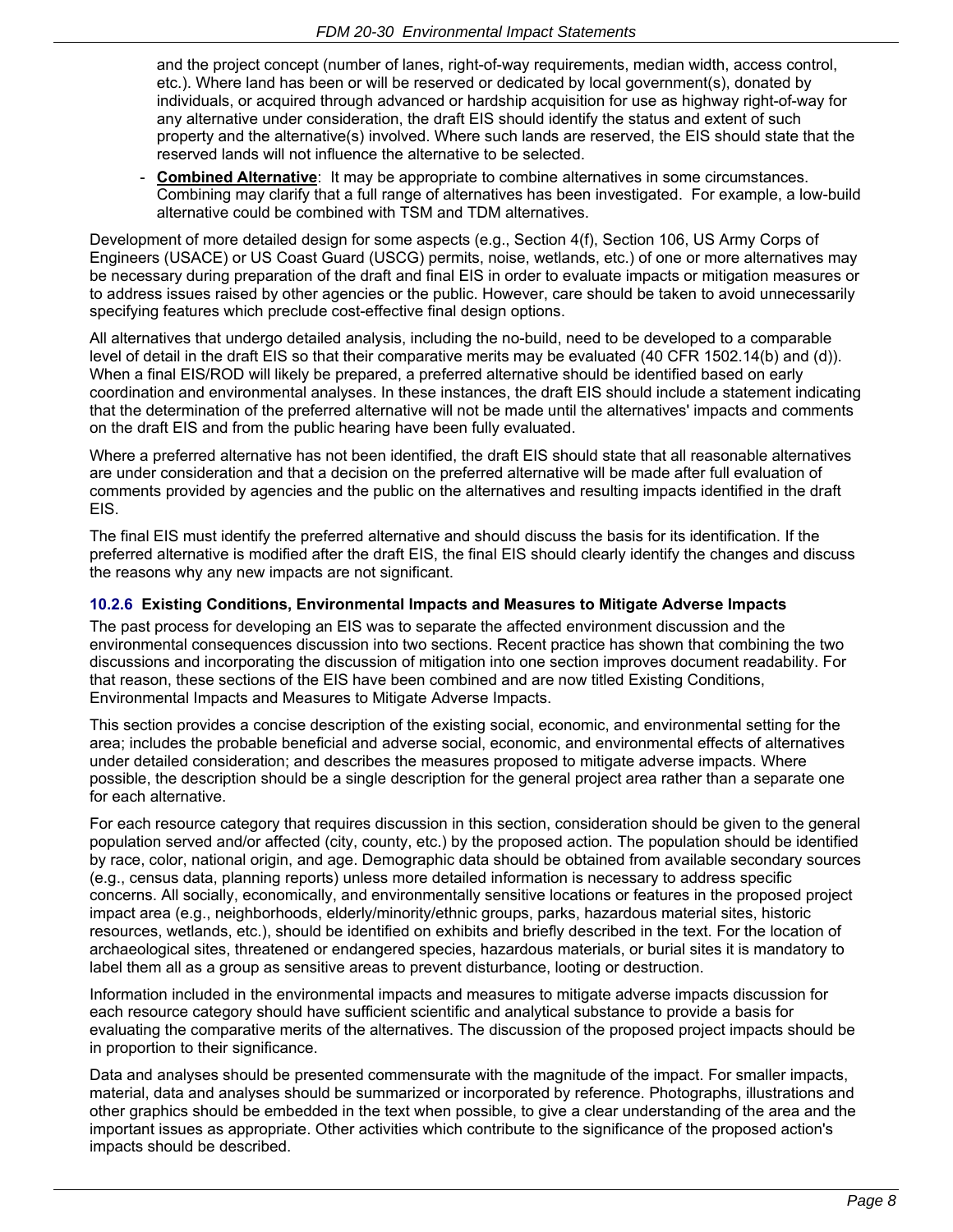When preparing the final EIS, the impacts and mitigation measures of the alternatives, particularly the preferred alternative, may need to be discussed in more detail to elaborate on information, refine commitments or address issues raised following the draft EIS. The final EIS will identify any new impacts (and their significance) resulting from modification of or identification of substantive new circumstances or information regarding the preferred alternative following the draft EIS circulation.

The following should be included as part of the environmental impacts and measures to mitigate adverse impacts discussion of this section in the draft and final EIS:

- Supporting information or results of analyses to establish the reasonableness of the conclusions on impacts
- A discussion, in appropriate detail, of mitigation measures for each reasonable alternative so they can be identified in the draft EIS
- Analysis, identification and description of all proposed mitigation measures for the preferred alternative in the final EIS
- All commitments to monitoring measures during construction activities should be summarized.

If important issues raised by other agencies on the preferred alternative remain unresolved, the final EIS must identify those issues and the consultation and other efforts made to resolve them [23 CFR 771.125(a)(2)].

## **Resource Categories Discussions**

The following resource categories should be discussed for each reasonable alternative where a potential for impacts has been identified.

- Geographic Setting
- Soil Resources
- Land Use and Planning
- Transportation Service
- Utilities
- Residential
- Commercial and Industrial
- Institutional and Public Service
- Socio-Economic Characteristics
- Environmental Justice
- Agricultural Resources
- Visual Character and Aesthetics
- Water Resources
- Wild and Scenic Rivers
- Floodplains and Hydraulics
- Coastal Zones
- Wetlands
- Threatened and Endangered Species
- Other Natural Resources
- Noise
- Air Quality
- Contaminated Sites
- Historic Properties
- Archaeological and Burial Sites
- Recreational Resources and Public Land Use
- Construction
- Indirect Effects and Cumulative Effects
- Relationship of Long and Short-Term Uses Versus Long-Term Productivity
- Irreversible and Irretrievable Commitments to Resources

The discussion that follows for each resource category assumes that the resource is present in the project area. If the resource is not present in the project area, include a sentence indicating such and the discussion is concluded. It may also be necessary to provide an explanation regarding how it was determined that the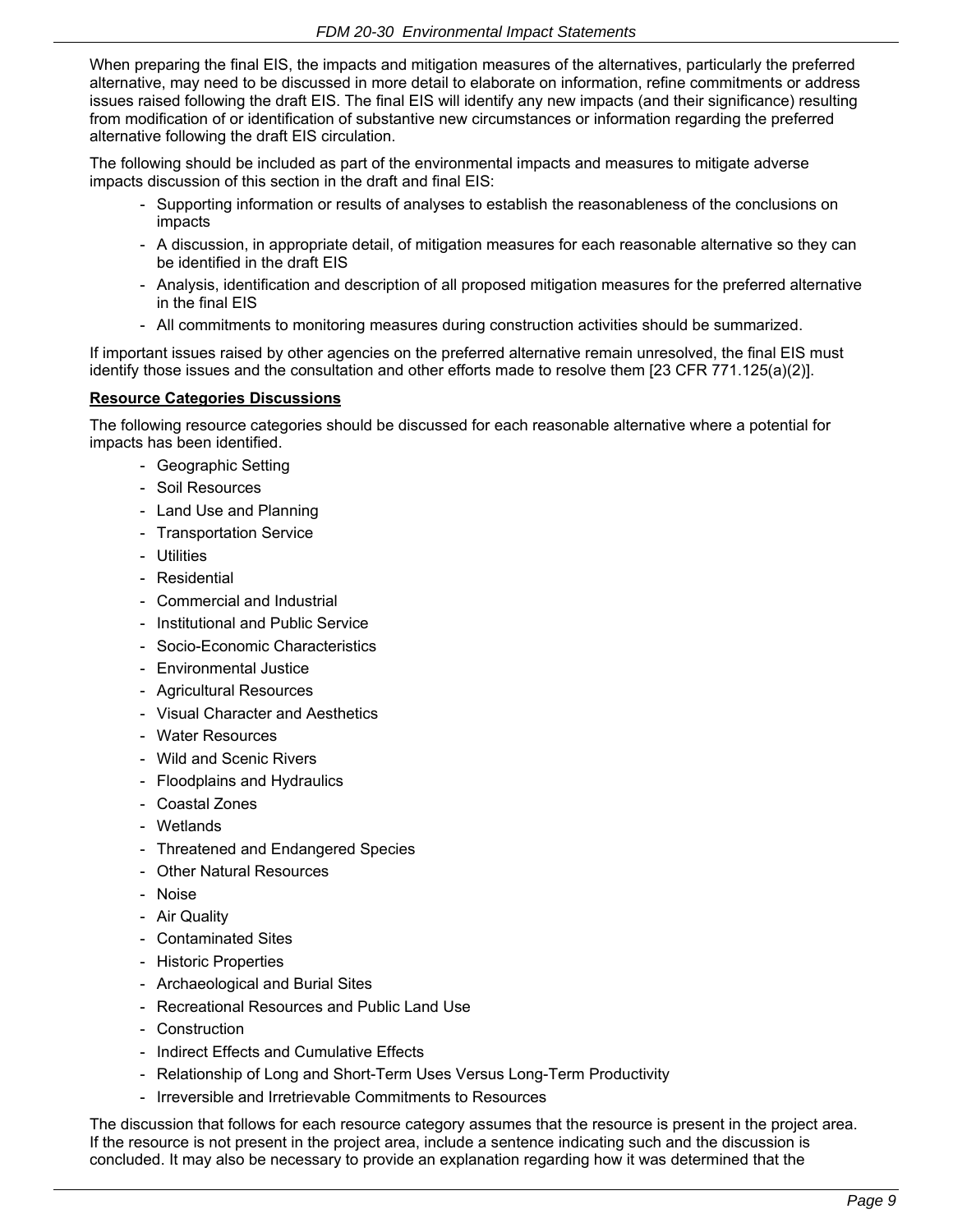resource is not present, such as a field review was completed by who and when and no resource was identified.

This list is not all-inclusive and on specific projects there may be additional resource categories that should be included.

### **Geographic Setting**

The geographic setting discussion should describe the spatial relationship of the project to the surrounding area. The local unit(s) of government in which the project is located should be identified. Adjacent communities should be referenced. The project length and termini should be defined. A discussion of land use and substantial topographic features within the study area should be included.

### **Soil Resources**

The soil resources discussion should describe the existing soil types and any impacts that may occur to those soils.

### **Land Use and Planning**

The land use and planning discussion should describe existing and future land uses and local and regional planning documents that are relevant to the study area.

The land use discussion should begin with a description of current development trends and discussion of state, regional, and local government plans and policies with regard to land use and growth in the area. The land use impact analysis should assess the consistency of the alternatives with the adopted comprehensive plans covering the area.

The indirect social, economic, and environmental impacts of any substantial, foreseeable, induced development should be presented for each alternative, including adverse effects on existing communities. Where possible, the distinction between planned and unplanned growth should be identified.

The conformity of each alternative with other local and regional plans and policies should be discussed. Alternative designs to minimize and mitigate adverse land use impacts should be discussed. If an alternative is not in conformity with local and regional plans, then requested amendments to the plan(s) need to be discussed.

### **Transportation Service**

The transportation service discussion describes existing mass transit services, passenger and freight rail, bicycle/pedestrian facilities and the transportation facility being evaluated, including other adjacent roadways in the study area. Impacts to these transportation facilities associated with each alternative should be discussed.

Potential for safety improvements resulting from each alternative should be analyzed if safety is identified as one of the project needs.

Change in travel patterns resulting from each alternative needs to be discussed.

Measures to manage congestion during construction should be discussed in the impacts portion of this section. Coordination required with operators of other transportation modes to minimize disruption of services should be detailed.

#### **Utilities**

The utilities discussion should describe existing utilities in the study area. Typically, only major utilities such as electric, gas, sewer, water and fiber optics are discussed as part of this category. Impacts to utilities should be identified.

Measures to minimize and mitigate adverse utility impacts should include discussion of compensating utilities for relocating their facilities.

It should also be noted that continued coordination with utilities, municipalities and the county to avoid or minimize interruptions in service during construction will occur.

#### **Residential**

The residential discussion should describe existing residential neighborhoods located within and adjacent to the project corridor.

The residential impacts discussion should identify residential displacements. Information should be summarized in sufficient detail to adequately explain the relocation situation including anticipated problems, proposed solutions and possible mitigation. The Conceptual Stage Relocation Plan (CSRP) from which information is summarized should be referenced in the draft EIS.

Guidance specific to preparation of a CSRP can be found in the WisDOT Real Estate Program Manual Section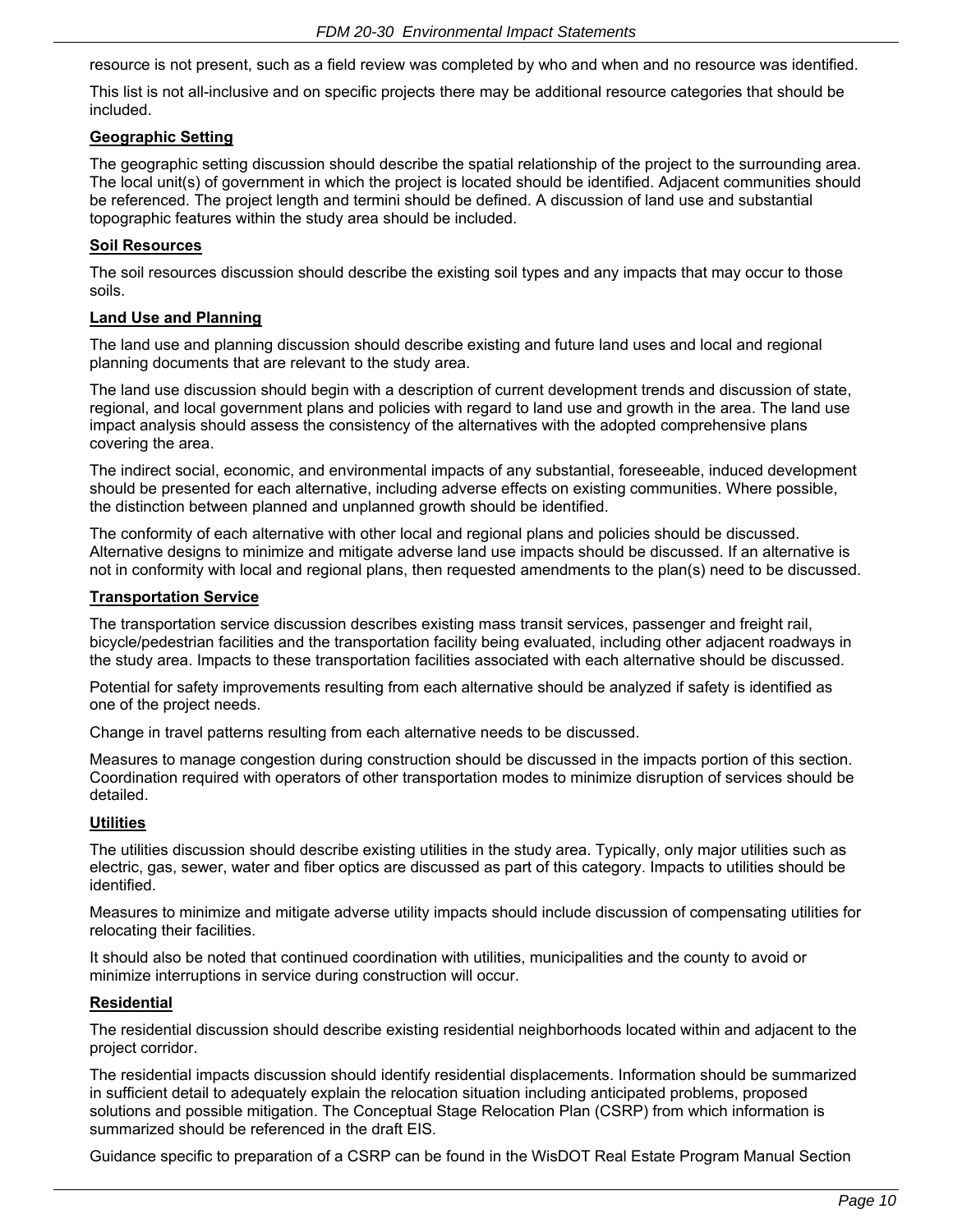- https://wisconsindot.gov/Pages/doing-bus/eng-consultants/cnslt-rsrces/re/repm.aspx
- In addition to the summary of information included in the CSRP, the following two statements must be included.
- A statement regarding abandonment of septic tanks, drain fields or wells on acquired properties must be included. The complete verbiage to be used for the statement can be found on the BTS-EPDS website.
- A statement regarding survey for and disposal of asbestos and lead paint in buildings to be demolished must be included. The complete verbiage to be used for the statement can be found on the BTS-EPDS website.

The statements referenced in the above bullets can be found at:

https://wisconsindot.gov/Pages/doing-bus/eng-consultants/cnslt-rsrces/environment/formsandtools.aspx

### **Commercial and Industrial**

The commercial and industrial discussion should describe existing businesses and industries located within and adjacent to the project corridor.

The commercial and industrial impacts discussion should identify displacements. Information from the project CSRP should be summarized in sufficient detail to adequately describe required relocations and any anticipated problems and proposed solutions. The CSRP should be referenced in the draft EIS but not attached.

Access to commercial and industrial properties both during construction and following construction should also be discussed. This will also involve identifying if a business or industry serves and/or employees an Environmental Justice (EJ) population (see [FDM Chapter 25](https://wisconsindot.gov/rdwy/fdm/fd-25-00toc.pdf#fd25) Socio-Economic Factors). EJ populations include low-income or minority groups.

Where a proposed project will result in displacements, the following information regarding businesses and industries should be discussed for each alternative under consideration commensurate with the level of impacts and to the extent they are likely to occur:

- An estimate of the numbers, descriptions, types of occupancy (owner/tenant), sizes (number of employees)
- A discussion of whether any owner, tenant or employee is elderly, handicapped, low-income or a member of a minority group
- The discussion should identify; (1) sites available in the area to which the affected businesses and industries may relocate, (2) likelihood of such relocation, and (3) potential impacts on individual businesses caused by displacement or proximity of the proposed highway if not displaced.
- Factors which may require special relocation considerations and the measures proposed to resolve these relocation concerns.
- A discussion of the measures to be taken when the existing business and industry inventory is insufficient, does not meet relocation standards or is not within the financial capability of the business or industry being displaced. A commitment to last resort relocation should be included when a sufficient comparable replacement is not available.
- A discussion of the results of contacts, if any, with local governments, organizations, groups and individuals regarding relocation impacts, including any measures or coordination needed to reduce general and/or specific impacts. These contacts are encouraged for projects with large numbers of relocations or complex relocation requirements. Specific financial and incentive programs or opportunities (beyond those provided by the Uniform Relocation Act) to those being relocated to minimize impacts may be identified, if available through other agencies or organizations.
- A statement that (1) the acquisition and relocation program will be conducted in accordance with the Uniform Relocation Assistance and Real Property Acquisition Policies Act of 1970, as amended, and (2) relocation resources are available to those being relocated without discrimination. The complete verbiage to be used for the statement can be found on the BTS-EPDS website.
- A statement regarding abandonment of septic tanks, drain fields or wells on acquired properties must be included. The complete verbiage to be used for the statement can be found on the BTS-EPDS website.
- A statement regarding survey for and disposal of asbestos and lead paint in buildings to be demolished must be included. The complete verbiage to be used for the statement can be found on the BTS-EPDS website.

The statements referenced in the above bullets can be found at:

#### *Page 11*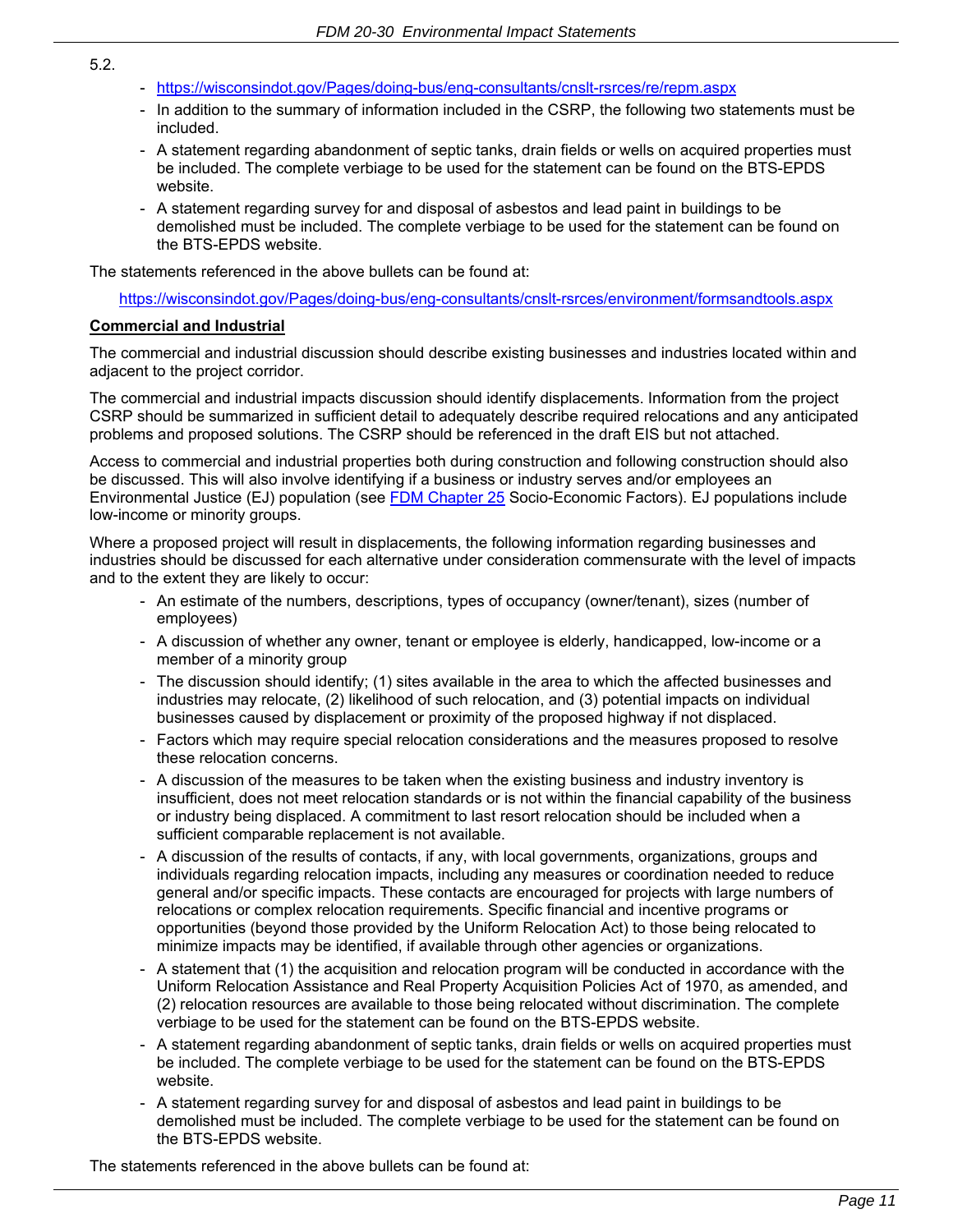#### https://wisconsindot.gov/Pages/doing-bus/eng-consultants/cnslt-rsrces/environment/formsandtools.aspx

#### **Institutional and Public Services**

The institutional and public services discussion should describe existing fire, ambulance and police protection, schools, libraries, places of worship, assisted-care and assisted-living facilities, cemeteries, hospitals, community centers, food pantries and facilities located within and adjacent to the project corridor.

Impacts to each of these and any others identified in the study area needs to be investigated and discussed.

The project team should be aware that EJ populations are often served by places such as food pantries and community centers.

Measures to minimize and mitigate adverse institutional and public services impacts should include discussion of compensating for relocating their facilities.

Coordination should continue with roadway-dependent institutional and public services providers to avoid or minimize interruptions to access during and following construction.

#### **Socio-Economic Characteristics**

The socio-economic characteristics discussion should describe existing population demographics located within and adjacent to the project corridor and should include the following as appropriate:

- Numbers of households
- Age profile
- Disability profile
- Homeless population
- Income and poverty levels
- Vehicle ownership, if needed
- Racial distribution
- Language
- Employment

The impacts to socio-economic characteristics discussion for each alternative should include as appropriate:

- Neighborhood and community cohesion
- Changes in travel patterns
- Changes to bicycle and pedestrian accommodations
- Changes in property values
- Changes in access
- Changes in tax base
- Effects on social groups, including seniors, people with disabilities, homeless, non-drivers and people who are transit-dependent

Mitigation of adverse socio-economic impacts should include discussions of coordination efforts with communities and stakeholders regarding avoidance, minimization and compensation of impacts. Often mitigation measures for socio-economic impacts are discussed as part of other resource categories in this section. If this is the case, refer to those resource categories in this discussion. Typical resource categories that include socio-economic mitigation measures are:

- Indirect effects and cumulative effects
- Noise
- Environmental justice
- Residential displacements
- Business and industry displacements
- Construction impacts

#### **Environmental Justice (EJ)**

The EJ discussion should begin with an overview of Executive Order 12898, "Federal Actions to Address Environmental Justice in Minority Populations and Low-Income Populations" and FHWA Order 6640.23A, *FHWA Actions to Address Environmental Justice in Minority Population and Low-Income Populations*, issued in 2012. A brief overview of Title VI of the Civil Rights Act of 1964 should also be included.

Executive Order 12898 can be downloaded at: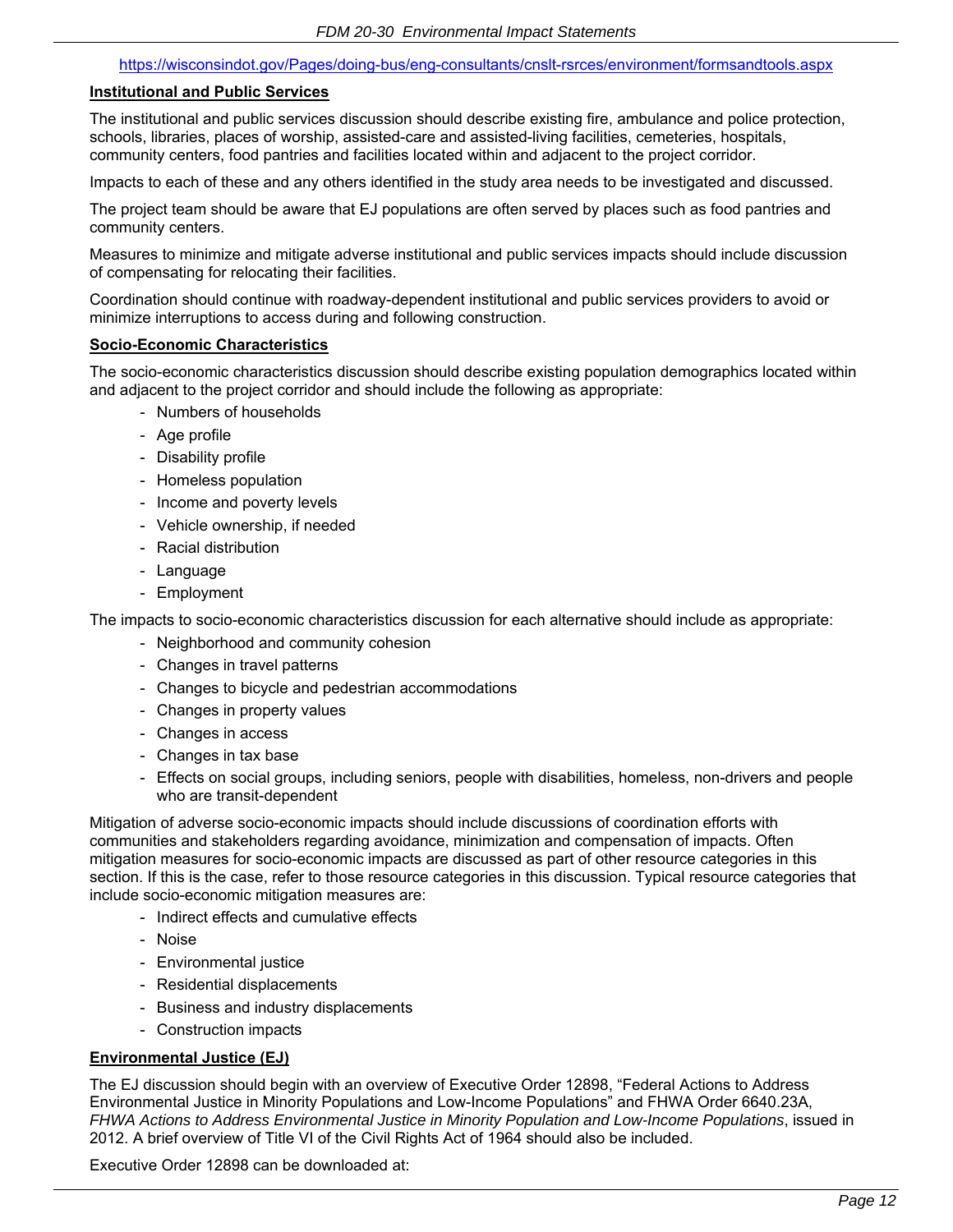#### http://www.archives.gov/federal-register/executive-orders/pdf/12898.pdf

FHWA Order 6640.23A can be downloaded at:

http://www.fhwa.dot.gov/legsregs/directives/orders/664023a.cfm

Title VI of the Civil Rights Act of 1964 can be downloaded at:

#### http://www.justice.gov/crt/about/cor/coord/titlevistat.php

Environmental justice is based on three fundamental principles:

- To avoid, minimize or mitigate disproportionately high and adverse human health and environmental effects, including social and economic effects, on minority populations and low-income populations.
- To ensure the full and fair participation by all potentially affected communities in the transportation decision-making process.
- To prevent the denial of, reduction in or significant delay in the receipt of benefits by minority and lowincome populations.

The next step in an environmental justice analysis is to identify if an EJ population(s) exists within the study area. All EJ populations will need to be identified and described. A good faith effort is required to look to see if any EJ groups live within the study area or are served within the study area.

If it is determined that no EJ populations are located in the study area, clearly discuss the methodology used to make the determination.

If it is determined an EJ population(s) is located in the study area, further analysis should be discussed within the EJ resource category discussion to assess the extent and magnitude of the effects within each resource category, i.e., residential, business and industry, socio-economic, agricultural, indirect effects, cumulative effects, etc., to further determine whether the impacts will be disproportionately high as compared to the effects on non-EJ populations within the project area. This approach provides necessary assurance that environmental justice considerations are not treated as an afterthought, but rather as an integral part of the environmental documentation process.

In carrying out the analyses, the analyst should recognize that the size of the affected minority or low-income groups within the project area is not the issue in making an environmental justice determination. Rather, it is the magnitude or severity of the impacts that is important.

If it is determined that impacts will not be disproportionately high and adverse as compared to the effects on non-EJ populations within the study area clearly discuss the methodology used to make the determination.

If it is determined that impacts in a specific resource category will be disproportionately high and adverse as compared to the effects on non-EJ populations within the study area, the environmental justice resource category discussion should spell out how disproportionately high and adverse impacts on minority populations and low-income populations are to be avoided or mitigated.

If it is determined that a disproportionate high and adverse effect to an EJ population will occur in a specific resource category, a brief summary should be included as part of that resource category discussion. However, the discussion of disproportionately high and adverse effects on EJ populations under these resource categories may not substitute for the EJ resource category discussion of this section, no matter how detailed the discussion.

The EJ resource category should also include a discussion of the coordination with the populations and the methodologies used to promote full participation in the process.

#### **Agricultural Resources**

The agricultural resources discussion should describe existing agricultural lands located within and adjacent to the corridor. Agricultural resources are further discussed in [FDM 20-45](https://wisconsindot.gov/rdwy/fdm/fd-20-45.pdf#fd20-45).

Any covenants or deed restrictions on agricultural lands along the corridor should be investigated and discussed.

Measures to avoid, minimize and mitigate adverse agricultural resource impacts should be discussed including compensation for any land or building acquisitions or relocations.

#### **Visual Character and Aesthetics**

The visual and aesthetics discussion should begin with a description of the current setting, geography and viewshed.

An assessment of the visual and aesthetic impacts of the alternatives, including the view from the road and the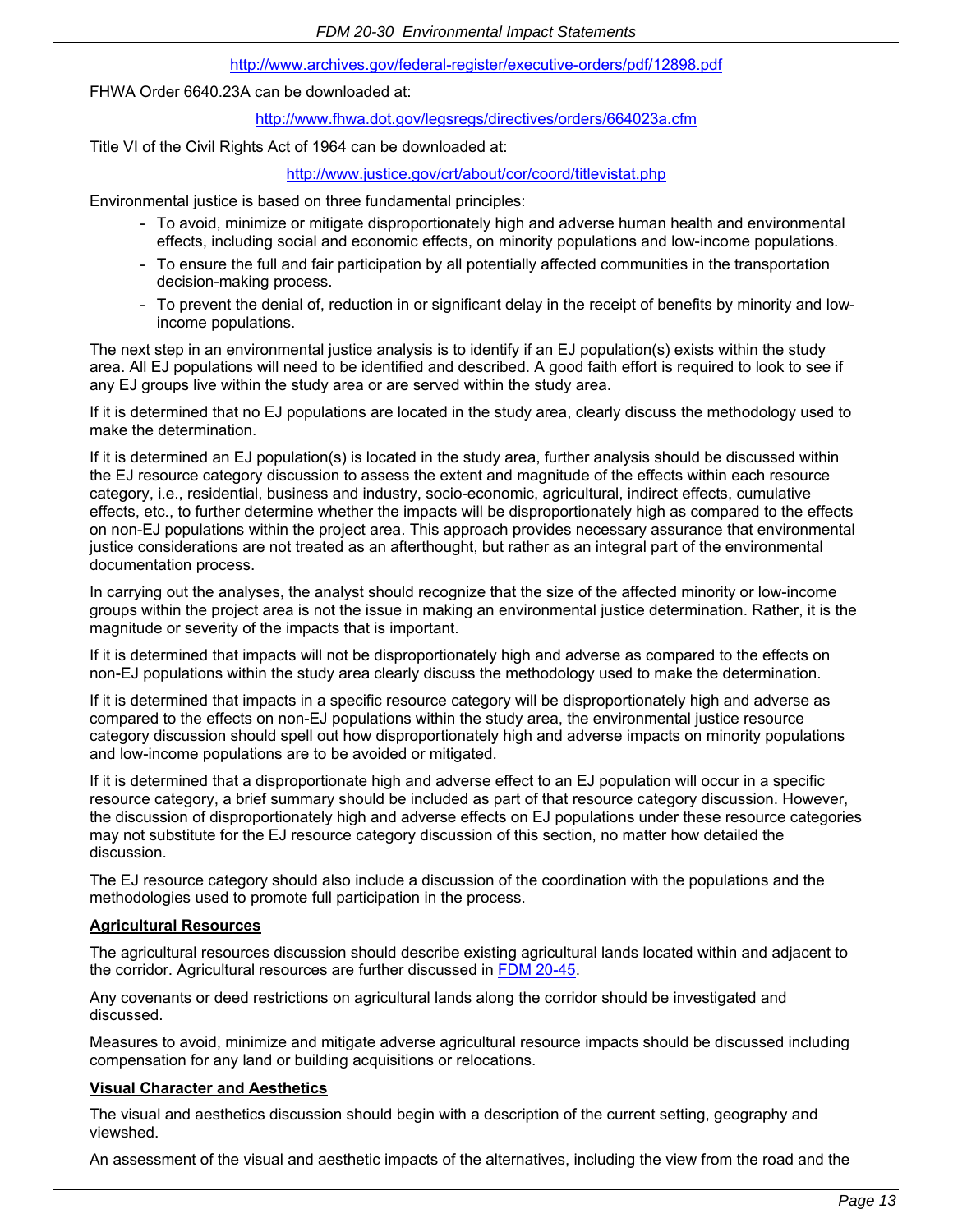view of the road should follow. Where relevant, the EIS should document the consideration given to design quality, art and architecture in the project planning. Include a discussion of tree removals and proposed replacement plantings or reasons why none are proposed. This is especially needed for an urban/residential setting.

Measures to avoid, minimize and mitigate adverse visual character and aesthetic impacts should be discussed including any Community Sensitive Solution (CSS) elements if applicable. See [FDM 11-3](https://wisconsindot.gov/rdwy/fdm/fd-11-03.pdf#fd11-3) for a discussion of CSS.

### **Water Resources**

The water resources discussion should begin with a description of the current surface waters and fisheries, stormwater runoff conditions, and groundwater and water supply including identification of any principal or sole source aquifers. See [FDM](https://wisconsindot.gov/rdwy/fdm/fd-24-05.pdf#fd24-5) 24-5 for additional information.

### **Wild and Scenic Rivers**

The Wild and Scenic Rivers discussion should only be included if a Wild and Scenic River is present in the project area. The discussion should begin with a description of Wild and Scenic Rivers in the study area.

A discussion of coordination with the United States Department of the Interior's (DOI) National Park Service (NPS), the United States Forest Service (USFS), or United States Fish and Wildlife Service (USFWS), whichever has land management responsibility, is required if a river included in the National Wild and Scenic Rivers System, or a river listed in the Nation-wide Inventory of Rivers with potential for inclusion in the National Wild and Scenic Rivers System is in the study area. This includes projects that are within the viewshed of a Wild and Scenic River.

Potential adverse effects on the natural, cultural, economic and recreational values of the river should be identified and discussed. Potential adverse effects include alteration of the free-flowing nature of the river, alteration of the setting or deterioration of water quality.

Conceptual mitigation of adverse effects to a Wild and Scenic River agreed upon during agency consultation should be identified. Include a commitment to additional coordination with resource agencies to finalize mitigation measures.

If it is determined that the proposed action could foreclose options to designate the river under the Act, the EIS should reflect the consultation with the NPS or USFS on avoiding or mitigating the impacts.

Wild and Scenic River designations may include a Recreational River Area classification. If the Wild and Scenic River designation included the Recreational River Area classification in its entirety or portions thereof, the portion/s containing the Recreation River Areal classification are protected by Section 4(f). Discussion should be included in this section of the Wild and Scenic River designation and classifications of the River. If portions of the River are protected by Section 4(f) detail should be included in the Section 4(f) and Section 6(f) evaluations section of the draft EIS.

Additional information on Section 4(f) applicability can be found in the FHWA Section 4(f) Involvements, Wild and Scenic Rivers Memorandum June 6, 1978.

#### **Floodplains and Hydraulics**

Begin the floodplains and hydraulics discussion with a general description of floodplains and floodways when these resources are present in the project area.

Identification through maps and other exhibits of the floodplain and floodway locations is required when these resources are located in the study area.

Begin the floodplains and floodways potential impacts analysis with an overview of Executive Order 11988 on Floodplain Management and 23 CFR 650, Subpart A - Location and Hydraulic Design of Encroachments on Flood Plains. Continue with a discussion of the WisDOT - WDNR cooperative agreement as it relates to the determination of impacts on the 100-year flood elevation from new or modified bridges and box culverts.

Continue with a discussion of the potential impacts on floodplains, including area within the 100-year floodplain impacted by alternative. Consider both upstream and downstream potential impacts.

Mitigation of adverse impacts to a floodplain agreed upon during agency consultation should be identified. Include a commitment to additional coordination with resource agencies to finalize mitigation.

#### **Coastal Zones**

The coastal zones discussion should begin with identification of whether the study area is in an area covered by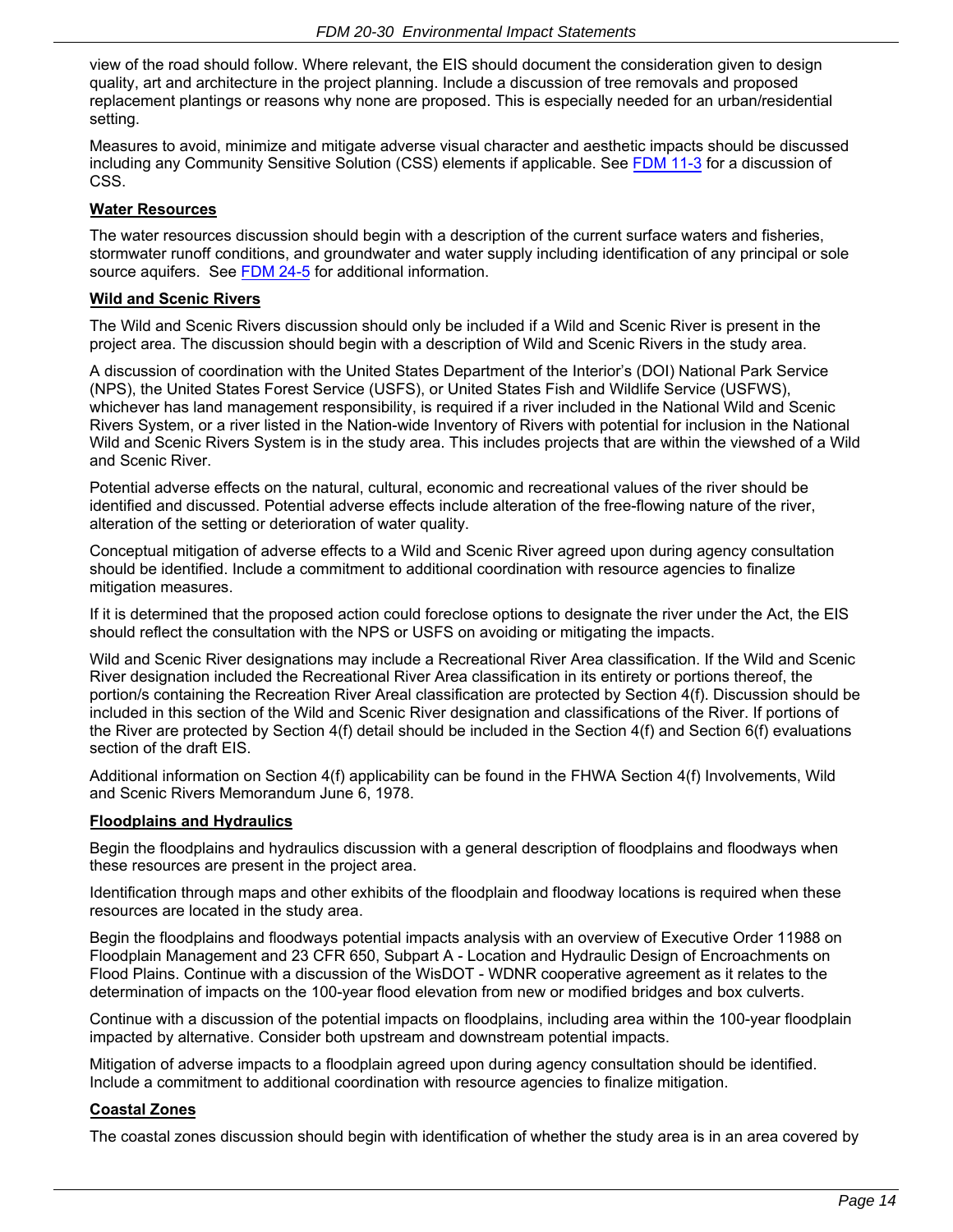the Wisconsin Coastal Zone Management Program (CZMP) approved by the Department of Administration. No additional discussion is necessary if the proposed project is not located in a CZMP.

When the study area is within or may affect land or water uses within the area covered by a CZMP, the discussion should briefly describe the CZMP plan, identify the potential impacts and include evidence of coordination with the state coastal zone management agency or appropriate agency with jurisdiction. The EIS should include the state coastal zone management agency's determination as to whether the project is consistent with the state CZMP plan.

If it is determined that the proposed action is inconsistent with the state's approved CZMP, FHWA will not approve the action except upon a finding by the Secretary of the Department of Administration that the proposed action is consistent with the purposes or objectives of the Coastal Zone Management Act or is necessary in the interest of national security.

Mitigation of adverse impacts to coastal zones agreed upon during agency consultation should be identified.

# **Wetlands**

The wetlands discussion should begin with the discussion with a definition of wetlands per the USACE Wetlands Delineation Manual (1987)

Continue the discussion with the identification of whether there are wetlands in the study area.

Consultation will be required with USACE, and WDNR, and potentially with USFWS if there are potential impacts on wetlands resulting from a proposed action.

A draft EIS for projects involving new construction in or adjacent to wetlands should include sufficient information to:

- Identify the classification of wetlands involved
- Describe the impacts on the wetlands
- Evaluate alternatives that would avoid the wetlands
- Identify practicable measures to minimize harm to the wetlands

Exhibits showing the wetlands in relation to the alternatives should be provided, including the alternatives to avoid construction in the wetlands.

Address the following two issues when evaluating the impact of the proposed project on wetlands:

- The importance of the impacted wetlands
- The significance of this impact on the wetlands

Mitigation of adverse impacts to wetlands should begin with a discussion about Executive Order 11990, Protection of Wetlands and the Clean Water Act's Section 404(b)1 Guidelines for Specification of Disposal Sites for Dredged or Fill Material (40 CFR 230).

Measures to minimize harm must first discuss avoidance and minimization. The draft EIS should then identify conceptual wetland compensation for unavoidable impacts per the WisDOT-WDNR memorandum of understanding titled Compensatory Mitigation for Unavoidable Wetland Losses Resulting from State Transportation Activities.

The discussion of compensation occurring at a wetland bank should be framed using the Wetland Mitigation Banking Technical Guideline located at:

https://wisconsindot.gov/Pages/doing-bus/eng-consultants/cnslt-rsrces/environment/wetland-waters.aspx

Include a commitment to additional coordination with resource agencies to finalize mitigation measures.

A brief discussion of permits required should also be provided. Permit requirements for proposals affecting wetlands may include the following;

- Section 402 of the Clean Water Act Pertains to a discharge subject to a national or state Pollutant Discharge Elimination System permit pursuant to the Clean Water Act when the surrounding environment is a wetland.
- Section 404 of the Clean Water Act All wetlands draining into navigable waters are included as waters of the United States for the purpose of this act.
- Section 10 of the Rivers & Harbors Act of 1899 Under this Act, wetlands may also fall under the permit requirements of the USACE due to obstruction or alteration of navigable waters of the United States.
- Chapter 30 Under this chapter of the Wisconsin Statutes, permits are required for certain alterations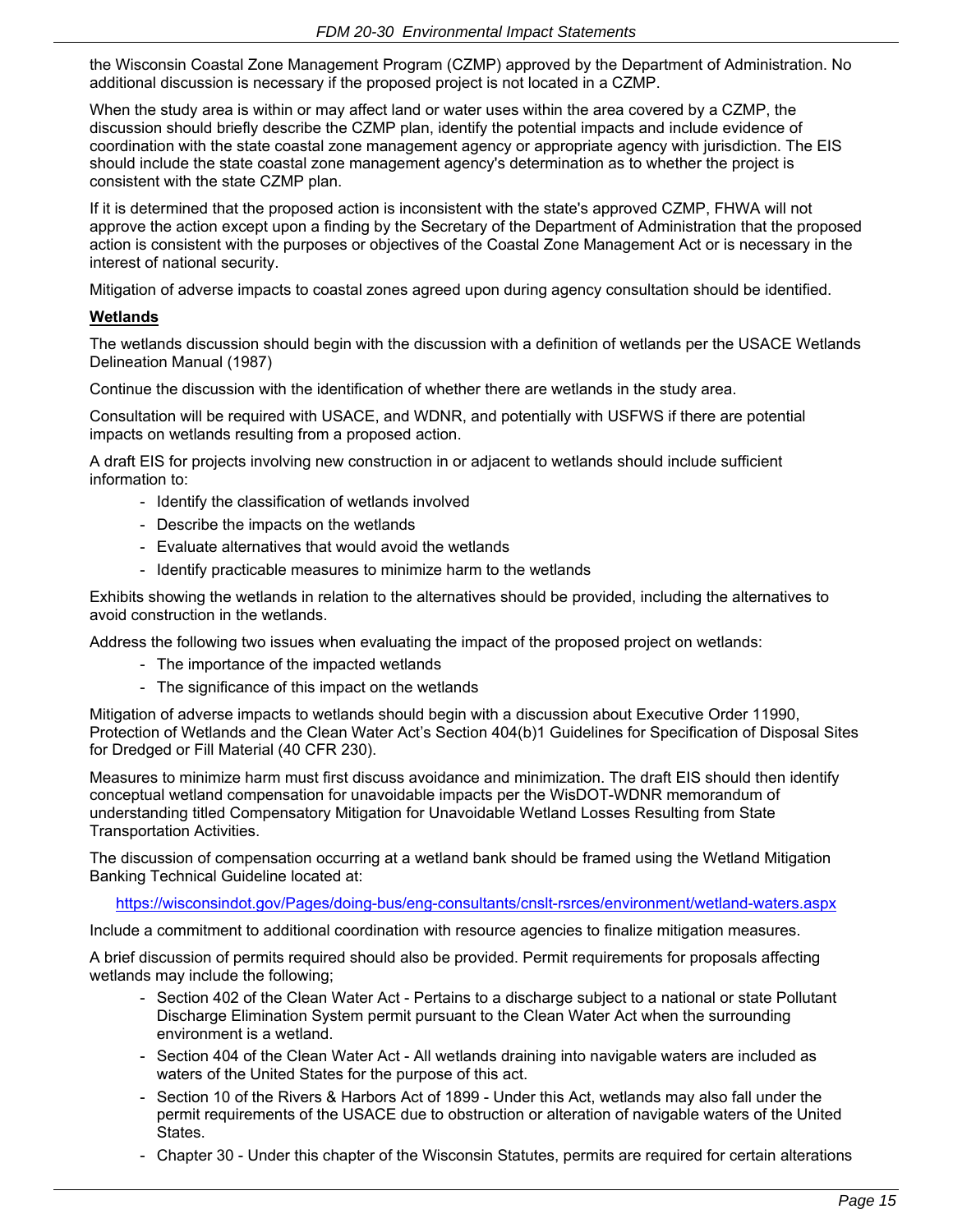to waterways and navigable waters. Most highway-related activities carried out by WisDOT are exempt from these requirements provided that coordination with WDNR is carried out through established liaison procedures.

A formal wetland finding is required and prepared by FHWA for all projects that involve construction in wetlands. For additional information on a formal wetland finding see [FDM 20-45-25.](https://wisconsindot.gov/rdwy/fdm/fd-20-45.pdf#fd20-45-25)

The final EIS must include a discussion titled "Wetlands - Only Practicable Alternative Finding." The topics in this discussion include:

- a reference to Executive Order 11990;
- an explanation why there are no practicable alternatives to the proposed action;
- an explanation why the proposed action includes all practicable measures to minimize harm to wetlands; and
- a concluding statement that: "Based upon the above considerations, it is determined that there is no practicable alternative to the proposed construction in wetlands and that the proposed action includes all practicable measures to minimize harm to wetlands which may result from such use."

#### **Threatened and Endangered Species**

The threatened and endangered species discussion should begin with identification of state-listed, federallylisted or proposed species, or designated or proposed critical habitat in the study area. The official species list can be generated using IPaC (https://ecos.fws.gov/ipac/) or through accessing the USFWS website (http://www.fws.gov/). Early consultation and/or coordination with the WDNR Natural Heritage Conservation Bureau is also beneficial. Potential impacts to threatened and endangered species resulting from each alternative should be evaluated and discussed including impacts to habitat that supports these species.

An effect determination must be made by WisDOT on behalf of FHWA for each federally listed or proposed threatened or endangered species, or designated or proposed critical habitat, identified by USFWS on the Official Species List.

Mitigation of adverse effects to threatened and endangered species agreed upon during agency consultation should be identified.

Additional information on Threatened and Endangered Species can be found in [FDM Chapter 24,](https://wisconsindot.gov/rdwy/fdm/fd-24-00toc.pdf#fd24) Land and Water Resource Impacts.

#### **Other Natural Resources**

The discussion of other natural resources should begin with identification of environmental corridors, natural areas and unique woodland and wildlife habitats in the study area.

Early coordination with WDNR, USFWS and Metropolitan Planning Organizations is necessary to ensure that these habitats are identified and potential for impact evaluated.

Impacts to these resources must be quantified and analyzed.

Mitigation of adverse impacts to natural areas agreed upon during agency coordination should be identified.

### **Noise**

The document preparer should be familiar with [FDM Chapter 23](https://wisconsindot.gov/rdwy/fdm/fd-23-00toc.pdf#fd23) Noise, when developing the noise discussion for the draft and final EIS.

The noise discussion should begin with a discussion of the basics of acoustics.

The existing sound environment should be described. Receptor types should be described. Include an aerial map showing locations of receptors. Field measurements must be taken and evidence of noise model validation using those field measurements should be provided.

Existing and future sound levels must be modeled using the latest approved traffic noise model program. Comparison of these levels and identification of impacts should occur in a tabular format.

Mitigation for noise impact should be discussed per [FDM 23-35.](https://wisconsindot.gov/rdwy/fdm/fd-23-35.pdf#fd23-35) Mitigation of noise impacts through the use of noise barriers must include a discussion of barrier feasibility and reasonableness. Include the following language if mitigation through construction of a noise barrier(s) is found to be feasible and reasonable;

 *A final decision about whether to install abatement measure(s) would be made upon completion of the project's final design and through the public involvement process, which would solicit input from residents and property owners who would benefit from construction of the feasible and reasonable noise barrier(s).*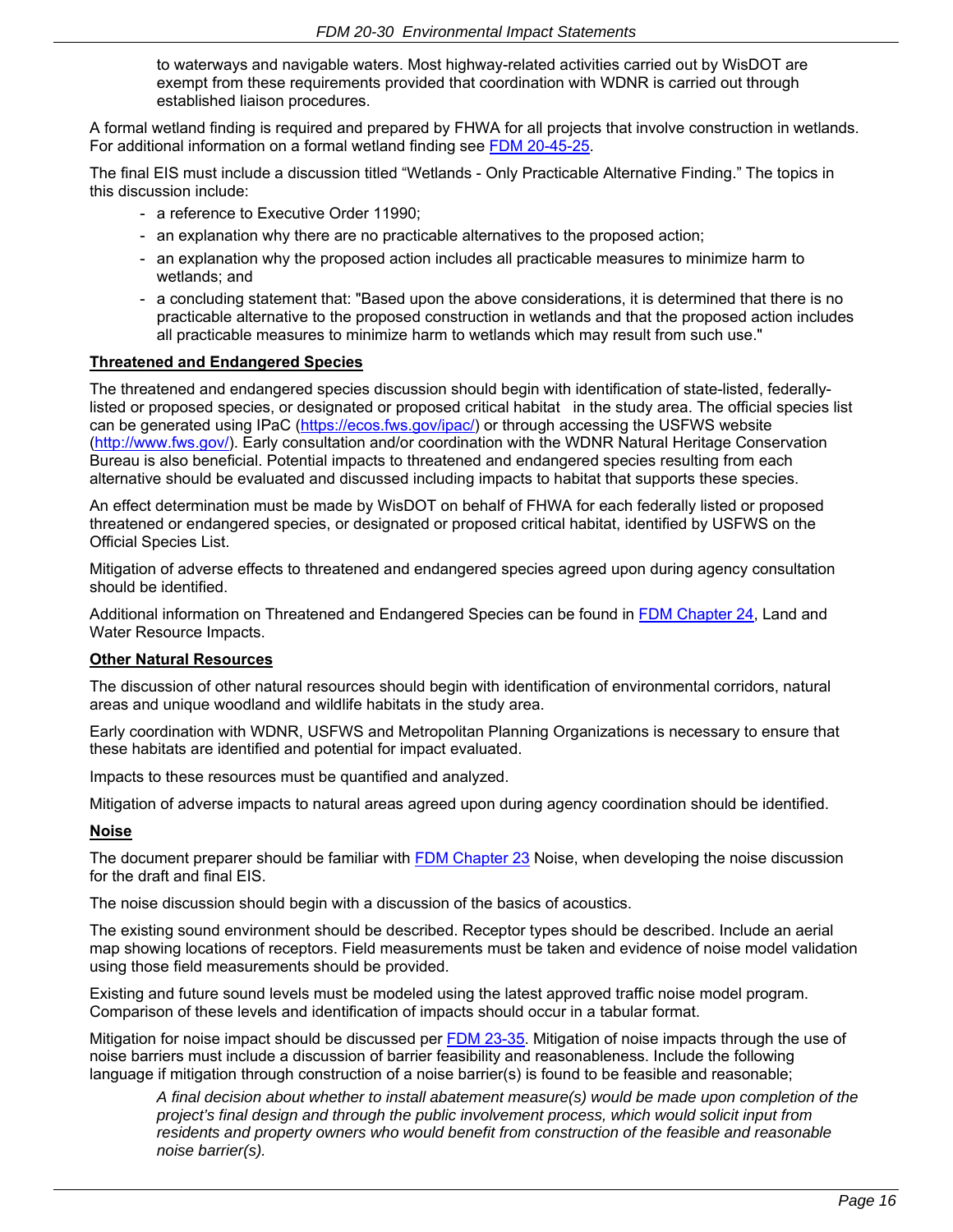# **Air Quality**

The document preparer should be familiar with [FDM Chapter 22](https://wisconsindot.gov/rdwy/fdm/fd-22-00toc.pdf#fd22) Air Quality, when developing the air quality discussion for the draft and final EIS.

The air quality discussion should begin with an overview of the Clean Air Act of 1970. Areas designated nonattainment and maintenance for ozone and particulate matter  $PM_{2.5}$  in the study area must be identified.

Evidence of project conformity with the approved regional transportation plan (RTP) and transportation improvement program (TIP) in areas designated non-attainment and maintenance for ozone and  $PM_{2.5}$  must be demonstrated for each alternative. For a new, non-exempt project that is not included in a currently conforming RTP and TIP (or a project approved in the NEPA process that was included but has changed in design concept and scope) it will be necessary for the respective Metropolitian Planning Organization (MPO) to amend the RTP and TIP to include the project. To meet Clean Air Act transportation conformity requirements, the MPO and FHWA must make a new conformity determination on the amended RTP and TIP.

Potential for carbon monoxide and PM2.5 hot-spot impacts must be evaluated as appropriate.

Potential for mobile source air toxics (MSATs) must also be analyzed as appropriate.

Mitigation of adverse impacts to air quality agreed upon during the inter-agency air quality consultation process should be identified. The discussion of potential construction-related air quality impact mitigation should be included as part of the Construction resource category.

## **Contaminated Sites**

The document preparer should be familiar with [FDM Chapter 21](https://wisconsindot.gov/rdwy/fdm/fd-21-00toc.pdf#fd21) Contaminated Site Assessment and Remediation when developing the contaminated sites discussion for the draft and final EIS.

Contaminated sites include hazardous waste sites regulated under the Resource Conservation and Recovery Act (RCRA) or the Comprehensive Environmental Response, Compensation, and Liability Act (CERCLA) as well as those sites contaminated by other hazardous materials such as petroleum or asbestos which are governed by state and federal regulations.

Early coordination should include the appropriate EPA regional office and WDNR if a RCRA or CERCLA regulated hazardous waste site is impacted.

The contaminated sites discussion should begin with a summary of the relative location of contaminated sites identified within the study area following the processes outlined in FDM Chapter 21 Contaminated Site Assessment and Remediation. The names and addresses of potentially contaminated sites should not be disclosed in the draft or final EIS. The location should also not be identified on included maps.

The affected environment discussion of the study area should summarize:

- Types of sites identified during Phase I assessments
- Additional analysis completed for identified sites
- Those sites requiring further analysis
- Results of asbestos surveys conducted for roadway structures

Contaminated site impact analysis should include commitments to:

- Additional investigations if a build alternative is selected as the preferred alternative
- Remediation measures for sites that can't be avoided
- Surveying all buildings acquired to be moved or demolished for the presence of asbestos

Standard verbiage is provided in FDM Chapter 21 Contaminated Site Assessment and Remediation for these commitments.

## **Historic Properties**

The document preparer should be familiar with [FDM Chapter 26](https://wisconsindot.gov/rdwy/fdm/fd-26-00toc.pdf#fd26) Cultural Resource Preservation, when developing the historic properties discussion for the draft and final EIS.

The historical properties discussion should begin with a brief summary of the Area of Potential Effect (APE) and overview of the requirements to identify structures and districts in or determined eligible for inclusion in the National Register of Historic Places (NRHP) including eligibility criteria. If the draft EIS is being prepared for a state-only project, then explanation should be made that only those structures and districts defined by Wisconsin Statute §.44.40 will be included for discussion/analysis.

The affected environment discussion should include a summary of each structure or district found to be listed in or determined eligible for inclusion in the NRHP. Include the property/structure/district name, address and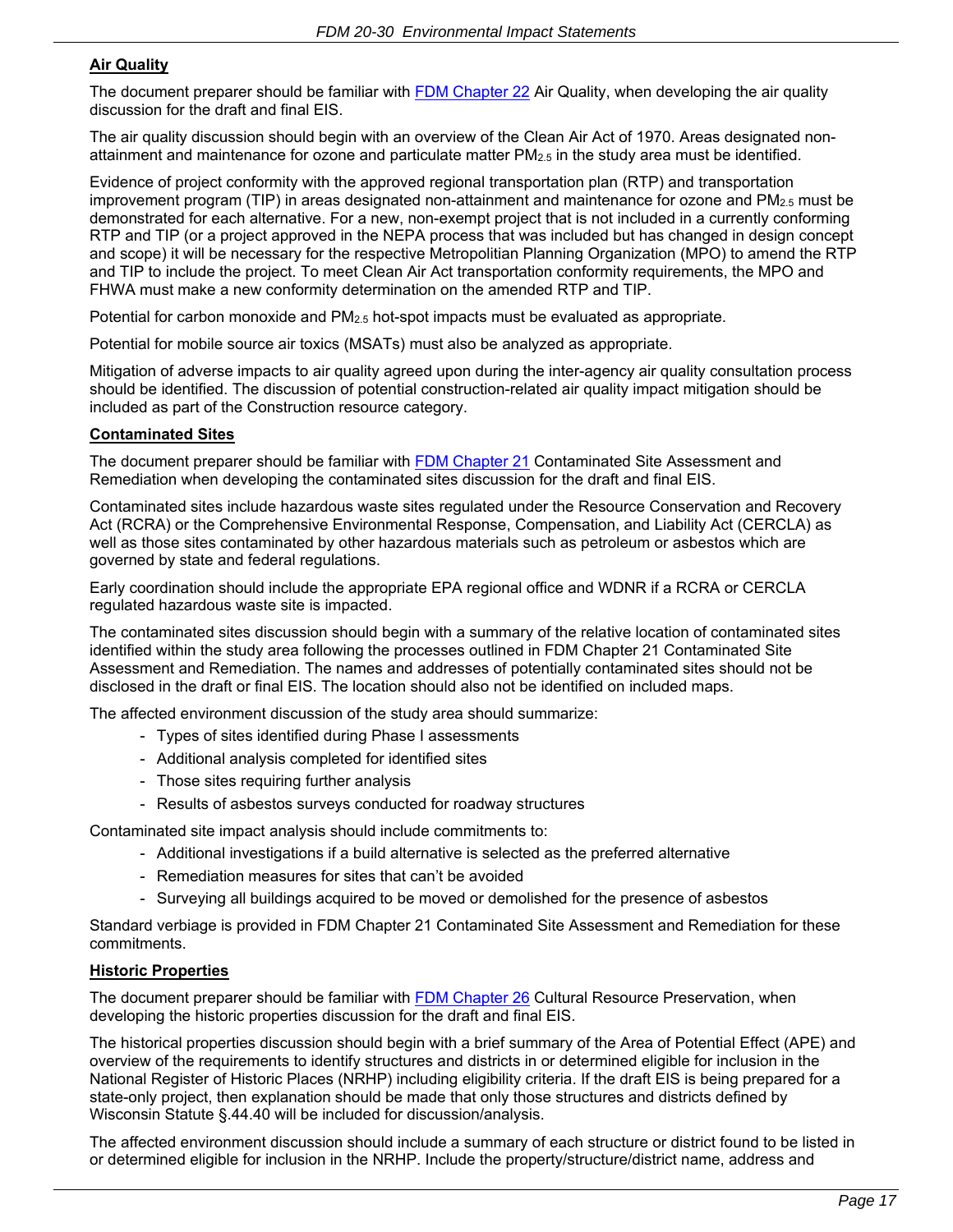description.

The impacts on listed and eligible structures and districts should be identified in the draft EIS for each alternative. The analysis of effects should be the basis of this discussion.

Section 106 of the National Historic Preservation Act requires that consultation with the State Historic Preservation Officer (SHPO) and Tribes should be included as a topic, and remaining consultation required to bring the Section 106 process to a conclusion, should be summarized.

Include agreed upon or potential mitigation measures for effects to eligible historic properties in the draft or final EIS if known. Mitigation for adverse effects to historic properties is outlined in the Memorandum of Agreement (MOA) or Project Specific Programmatic Agreement (PSPA). The MOA must be signed by required signatories prior to the signing of the ROD.

# **Archaeological and Burial Sites**

The document preparer should be familiar with [FDM Chapter 26](https://wisconsindot.gov/rdwy/fdm/fd-26-00toc.pdf#fd26) Cultural Resource Preservation, when developing the archaeological and burial sites discussion for the draft and final EIS.

The archaeological and burial sites discussion should begin with a brief summary of the proposed project study area, results of the burial site searches and an overview of efforts to identify archaeological sites or districts found to be determined eligible for inclusion in the NRHP.

The affected environment discussion should include an overview of the results of the archaeological survey(s) (i.e. Phase I, Phase II, etc.), burial site search(s) and their significance for the study area. Care should be taken to avoid specifically identifying the location of sensitive areas.

Impacts to burial sites, and eligible archaeological sites/districts should be identified in the draft EIS for each alternative if possible.

Include a summary of remaining consultation with the consulting parties required to bring Section 106 process to conclusion.

Include agreed upon or potential mitigation measures for effects to eligible archaeological sites in the draft or final EIS if known. Mitigation for effects to archaeological or burial sites is outlined in the MOA.

These mitigation measures must be agreed upon and included in the ROD prior to signature. Identification of burial site impacts, authorization to disturb and any agreed upon mitigation required per Wisconsin Statute §.157.70 should also be discussed in the ROD.

#### **Recreational Resources and Public Land Uses**

The discussion included for this resource category should be brief. Reference should be made to a detailed discussion in the Section 4(f) Evaluation section of the draft and final EIS.

The recreational resources and public land uses discussion should begin with a brief summary of the resources located in the study area. There may be recreational lands used by the public that are not protected by Section 4(f). Discussion of these lands should be included in this section.

The impacts discussion should provide a brief summary of the impacts of each alternative on the resources.

The mitigation of adverse impacts to recreational resources and public land uses discussion should be an overview of the avoidance and minimization measures with reference to additional detailed information in the Section 4(f) evaluation of the draft and final EIS.

## **Construction**

The construction discussion should begin with a brief summary of the construction activities and duration of those activities.

Factors that should have a separate discussion by alternative include;

- Construction Costs (in current year and year of construction dollars)
- Operation and Maintenance Costs
- Construction Employment
- Construction Impacts and Mitigation

The Construction Impacts and Mitigation factor should include a detailed discussion of these sub-factors;

- Noise
- Air Quality (Emissions and Dust)
- Traffic/Conceptual Construction Staging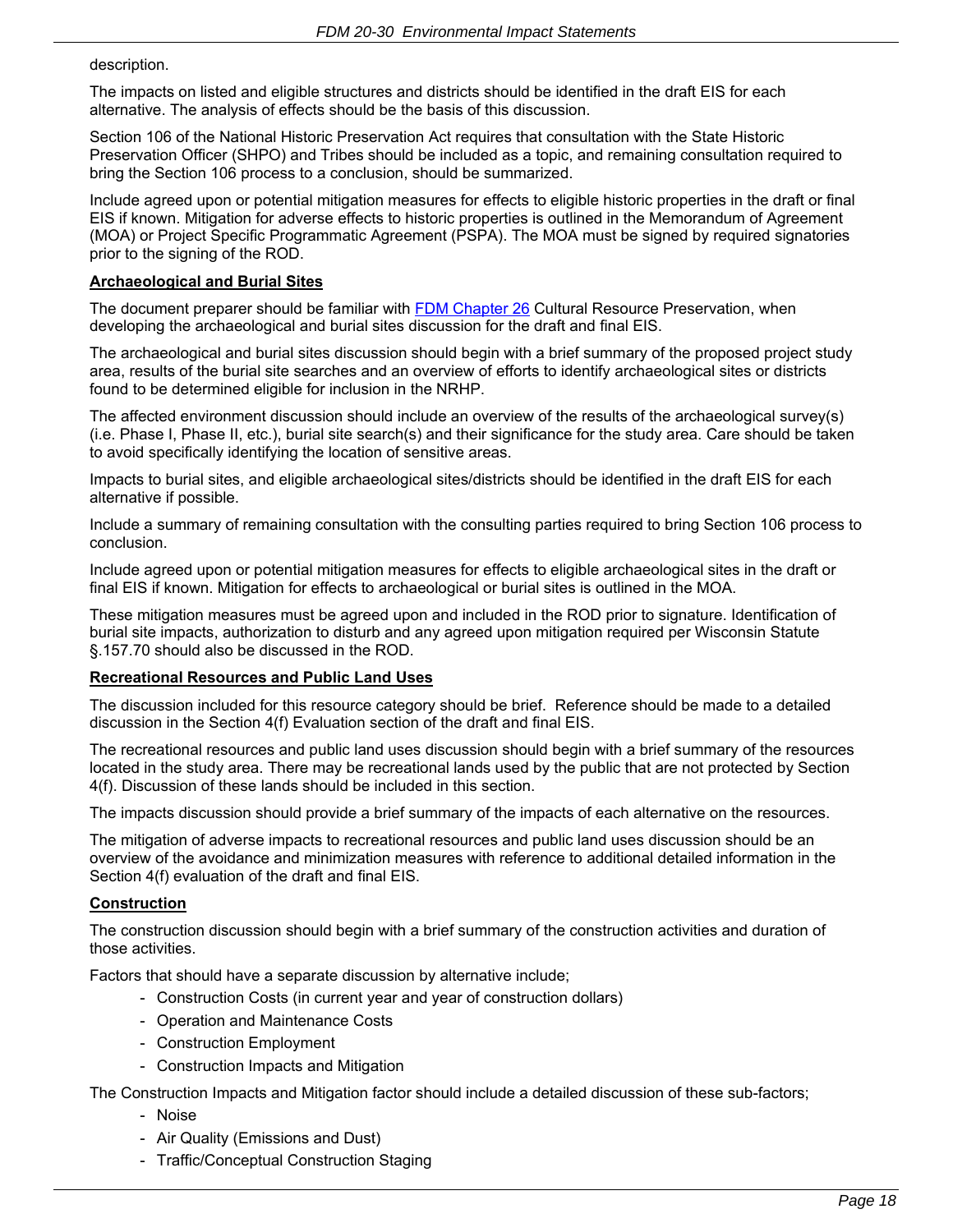- Transit, Pedestrian and Bicycle Impacts
- Erosion Control and Water Quality
- Material Source/Disposal Sites
- Inadvertent Cultural Resource Discoveries

### **Indirect Effects and Cumulative Effects**

Preparation of a draft EIS requires a detailed analysis of indirect effects and cumulative effects.

The preparer of these discussions should be familiar with and use processes identified in WisDOT's documents Guidance for Conducting an Indirect Effects Analysis and Guidance for Conducting a Cumulative Effects Analysis. These documents can be found at:

https://wisconsindot.gov/Pages/doing-bus/eng-consultants/cnslt-rsrces/environment/ind-cum-impacts.aspx

The indirect effects discussion should include a summary of the information included in the Indirect and Cumulative Effects Analysis Report. The summary should include information on the six-step process outlined in WisDOT's Guidance for conducting an Indirect Effects Analysis.

The cumulative effects discussion should include a summary of the information included in the Indirect and Cumulative Effects Analysis Report. The summary should include information from the CEQ 11 step process outlined in WisDOT's Guidance from conducting a Cumulative Effects Analysis.

#### **Relationship of Local Short-Term Uses Versus Long-Term Productivity**

Short-term uses refer to the immediate consequences of a project, while long-term productivity relates to direct and indirect effects on future generations. "Both positive and negative effects should be addressed for each alternative in this section.

#### **Irreversible and Irretrievable Commitments of Resources**

This section should discuss in general terms the proposed action's irreversible and irretrievable commitment of resources. This general discussion may recognize that the build alternatives would require a similar commitment of natural, physical, human, and fiscal resources. Example text that could be used is below:

### *NO-BUILD ALTERNATIVE*

*The No-Build Alternative would involve substantial commitments of resources to maintain the existing deteriorating pavement and structures and to make spot safety improvements.* 

#### *BUILD ALTERNATIVES*

*Under the build alternatives, land acquired for highway construction is considered an irreversible commitment during the time period such land is used for highway purposes. Considerable amounts of fossil fuel, labor and highway construction materials such as cement, aggregate and asphaltic material would be required. Considerable labor and natural resources would be used in the fabrication and preparation of construction materials. These resources generally are not retrievable. However, they are expected to remain in adequate supply.* 

*Expenditure of public funds for construction of the build alternatives is considered an irretrievable commitment. In addition, land converted from private to public use would reduce local tax revenues.* 

*As an alternative to total use of new resources, WisDOT would consider using clean construction demolition materials and recycled cement or asphaltic materials. Depending on current technology at the time a project would be constructed, alternative types and sources of materials may be available. The proposed commitment of resources under the build alternatives is based on the concept that residents in the study area, region and state would benefit by the improved quality of the highway. Benefits, which are expected to outweigh the commitment of resources, would include improved safety, preservation of an important transportation corridor, and improved travel reliability.* 

#### **10.2.7 Section 4(f) and 6(f) Evaluations**

Section 4(f) and Section 6(f) evaluations are prepared as a stand-alone section of the draft and final EIS for projects that will have Section 4(f) and/or Section 6(f) resource impacts.

The document preparer should be familiar with 23 CFR 774, the FHWA Section 4(f) Policy Paper, the FHWA Technical Advisory T 6640.8a, "Guidance for Preparing and Processing Environmental and Section 4(f) Documents", [FDM 20-45-5,](https://wisconsindot.gov/rdwy/fdm/fd-20-45.pdf#fd20-45-5) [FDM 20-45-10 a](https://wisconsindot.gov/rdwy/fdm/fd-20-45.pdf#fd20-45-10)nd [FDM Chapter 26](https://wisconsindot.gov/rdwy/fdm/fd-26-00toc.pdf#fd26) Cultural Resource Preservation, when developing the Section 4(f) and 6(f) Evaluation discussions for the draft and final EIS.

FHWA has codified Section 4(f) through 23 CFR 774.23 CFR 772 can be downloaded at: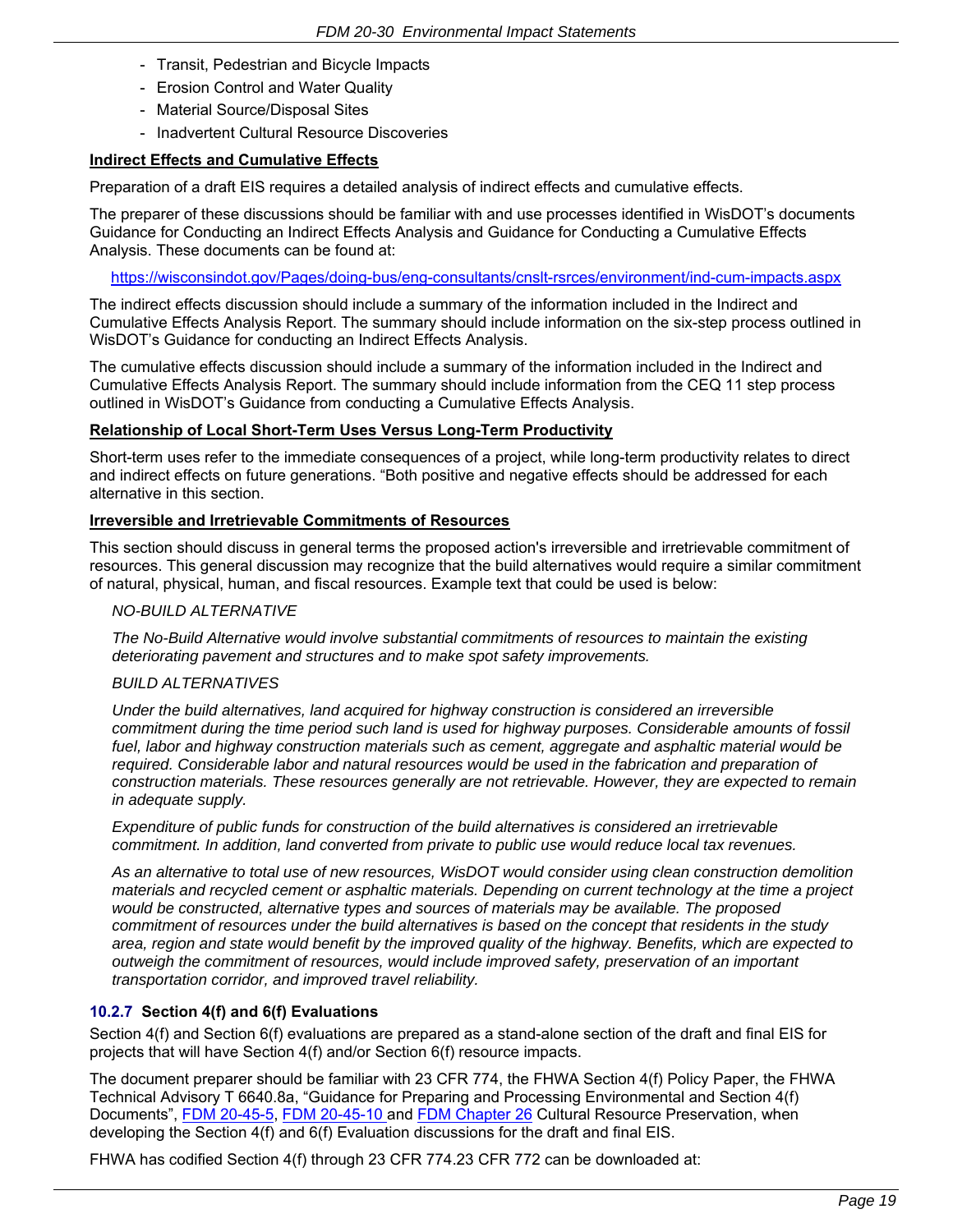## http://www.ecfr.gov/cgi-bin/text-idx?tpl=/ecfrbrowse/Title23/23cfr774\_main\_02.tpl

The Section 4(f) Policy Paper supplements FHWA regulations governing the use of land from publicly owned parks, recreation areas, wildlife and waterfowl refuges, and public or private historic sites for federal highway projects. This Section 4(f) Policy Paper was written primarily to aid FHWA personnel with administering Section 4(f) in a consistent manner and help State Highway Agencies (SHAs) fulfill their responsibilities where a SHA has assumed the FHWA responsibility for Section 4(f) compliance. WisDOT has not assumed FHWA responsibility for Section 4(f) compliance. The Section 4(f) Policy Paper can be downloaded at:

## http://www.environment.fhwa.dot.gov/4f/4fpolicy.asp

The purpose of the Technical Advisory is to provide guidance to FHWA field offices and to project applicants on the preparation and processing of environmental and Section 4(f) documents. The Technical Advisory can be downloaded at:

## http://environment.fhwa.dot.gov/projdev/impta6640.asp

A Finding of *De Minimis* Impact for one or more Section 4(f) resources in the project study area should be referenced and summarized in this section. The finding of de minimis impact form should be attached to the draft EIS. A Programmatic Section 4(f) evaluation if approved by FHWA, should be attached to the draft EIS. These templates can be found on the BTS-EPDS web page:

https://wisconsindot.gov/Pages/doing-bus/eng-consultants/cnslt-rsrces/environment/formsandtools.aspx

### **Draft Section 4(f) Evaluation**

The Draft Section 4(f) discussion should begin with a brief overview of 23 U.S.C. 138 and 49 U.S.C. 303 which were originally enacted as Section 4(f) of the Department of Transportation Act of 1966 and are still commonly referred to as Section 4(f).

The section should then include these topics;

- Proposed Action
- Section 4(f) Property Description
- Impacts on the Section 4(f) Property(ies)
- Avoidance Alternatives
- Measures to Minimize Harm
- Coordination

Note: The conclusion that there are no feasible and prudent alternatives is not made in the draft Section 4(f) evaluation. The draft may contain a preliminary assessment. The preliminary assessment may help focus comments from the public and agencies if they disagree that there are no feasible or prudent avoidance alternatives. The conclusion is made only after the draft Section 4(f) evaluation has been circulated and coordinated and any identified issues adequately evaluated.

#### **Final Section 4(f) Evaluation**

When the preferred alternative uses Section 4(f) land, the Final Section 4(f) Evaluation must contain the following;

- All the above information for a draft evaluation.
- A discussion of the basis for concluding that there are no feasible and prudent alternatives to the use of the Section 4(f) land. The supporting information must demonstrate that "there are unique problems or unusual factors involved in the use of alternatives that avoid these properties or that the cost, social, economic, and environmental impacts, or community disruption resulting from such alternatives reach extraordinary magnitudes" (23 CFR 771.135(a)(2)). This language should appear in the document together with the supporting information.
- A discussion of the basis for concluding that the proposed action includes all possible planning to minimize harm to the Section 4(f) property. When there are no feasible and prudent alternatives which avoid the use of Section 4(f) land, the final Section 4(f) evaluation must demonstrate that the preferred alternative is a feasible and prudent alternative with the least harm on the Section 4(f) resources after considering mitigation to the Section 4(f) resources.
- A summary of the appropriate formal coordination with the Headquarters Offices of DOI (and/or appropriate agency under that Department) and, as appropriate, the involved offices of United States Department of Agriculture and United States Department of Housing and Urban Development.
- Copies of all formal coordination comments and a summary of other relevant Section 4(f) comments received an analysis and response to any questions raised. Where new alternatives or modifications to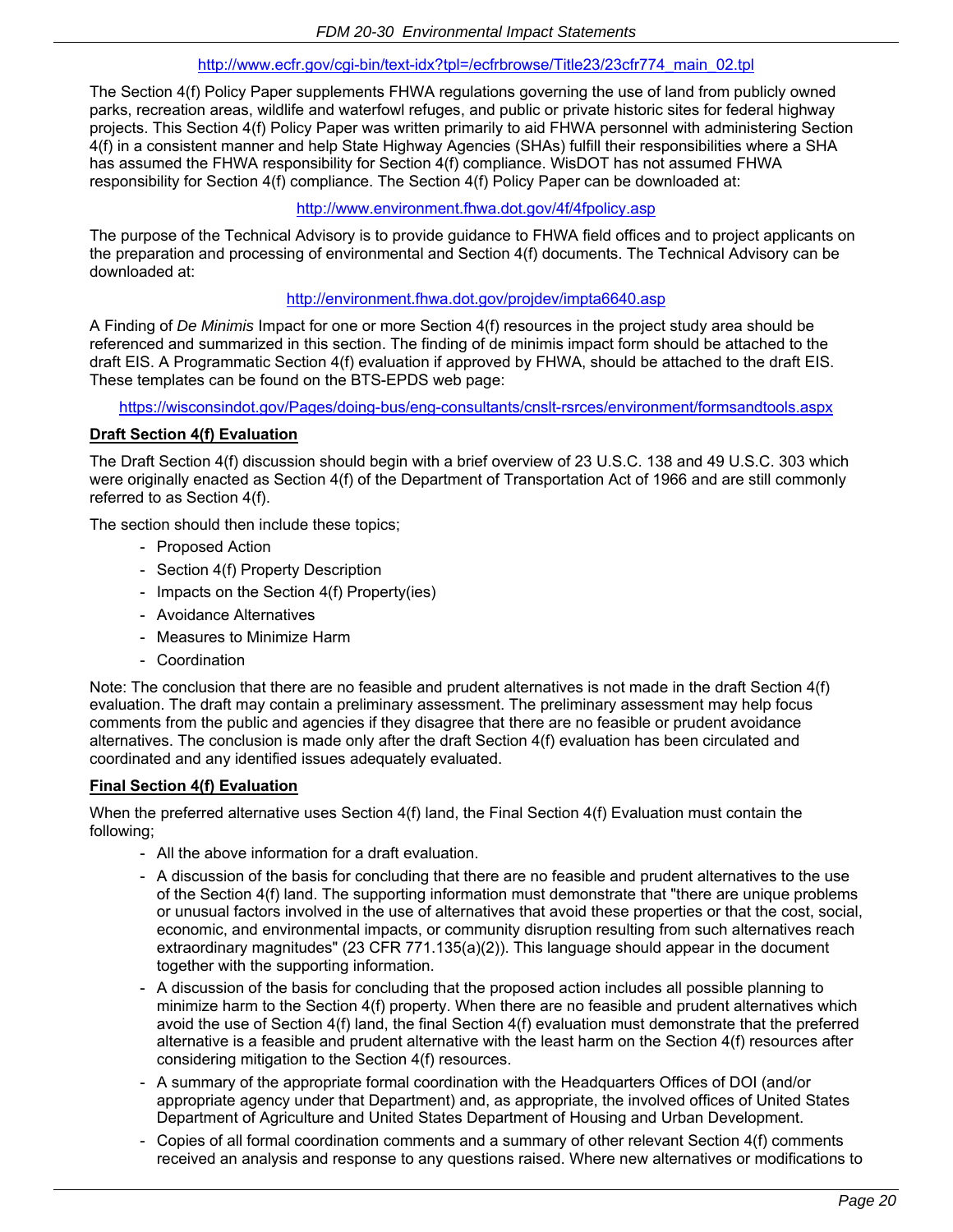existing alternatives are identified and will not be given further consideration, the basis for dismissing these alternatives should be provided and supported by factual information. Where Section 6(f) land is involved, the NPS's position on the land transfer should be documented.

- Concluding statement as follows: "Based upon the above considerations, there is no feasible and prudent alternative to the use of land from the (identify Section 4(f) property) and the proposed action includes all possible planning to minimize harm to the (Section 4(f) property) resulting from such use."

## **Section 6(f) Evaluation and Other Uniquely Funded Lands**

The use of Section 4(f) land may involve concurrent requirements of other federal and state agencies. Examples include approval of land conversions for lands purchased or lands improved under:

- Section 6(f) of the Land and Water Conservation Fund Act
- Dingell-Johnson Act
- Pittman-Robertson Act
- Wetland Reserve Program
- North American Wetlands Conservation Act
- Knowles-Nelson Stewardship Program

The Description of Section 4(f) Properties discussion should also include identification of whether or not Section 6(f) or other or other unique funding sources apply to the property being acquired. It is also possible that Section 6(f) or other or other unique funding sources may apply to the property without the property being considered a Section 4(f) property. The property should still be included as part of the Description of Section 4(f) Properties discussion in these situations, but the reason why Section 4(f) does not apply should also be evidenced.

The mitigation plan developed for the project should include measures which would satisfy the various requirements. For example, Section 6(f) directs the NPS to assure that replacement lands of equal value, location, and usefulness are provided as conditions to approval of land conversions. Therefore, where a Section 6(f) land conversion is proposed for a highway project, replacement land will be necessary. Regardless of the mitigation proposed, the Draft and Final Section 4(f) evaluations should discuss the results of coordination with the public, official having jurisdiction over the Section 6(f) land and document the NPS's position on the Section 6(f) land transfer, respectively. Section 6(f) is further discussed in [FDM 20-45.](https://wisconsindot.gov/rdwy/fdm/fd-20-45.pdf#fd20-45)

## **10.2.8 Community Involvement and Agency Coordination**

The document preparer should be familiar with [FDM Chapter 6,](https://wisconsindot.gov/rdwy/fdm/fd-06-00toc.pdf#fd6) Public Involvement, when developing the Community Involvement and Agency Coordination discussion for the draft and final EIS.

A detailed description of the public involvement process and agency coordination is a separate section of the EIS. This section should describe the efforts made to seek input from the general public as well as minority or low-income populations. Results of completed agency coordination, responses to comments and issues remaining to be resolved should be identified.

This section should be separated into these topics:

- Community Involvement During Draft EIS Preparation (Draft EIS)
- Agency Coordination During Draft EIS Preparation (Draft EIS)
- Comments and Coordination Following Draft EIS Availability and Public Hearing (Final EIS)

The Community Involvement during Draft EIS Preparation section should include a detailed discussion of these sub-topics as applicable:

- Summary of Community Outreach Activities
- Committees
- Stakeholder Outreach
- Local Government Outreach
- Public Involvement Meetings
- Study Mailing or Comment Database
- Fact Sheets, Newsletters and Other Project Mailings
- Advertising
- Project Website
- Dedicated Study Email Address and Comment Forms
- Summary of Comments and Responses to Comments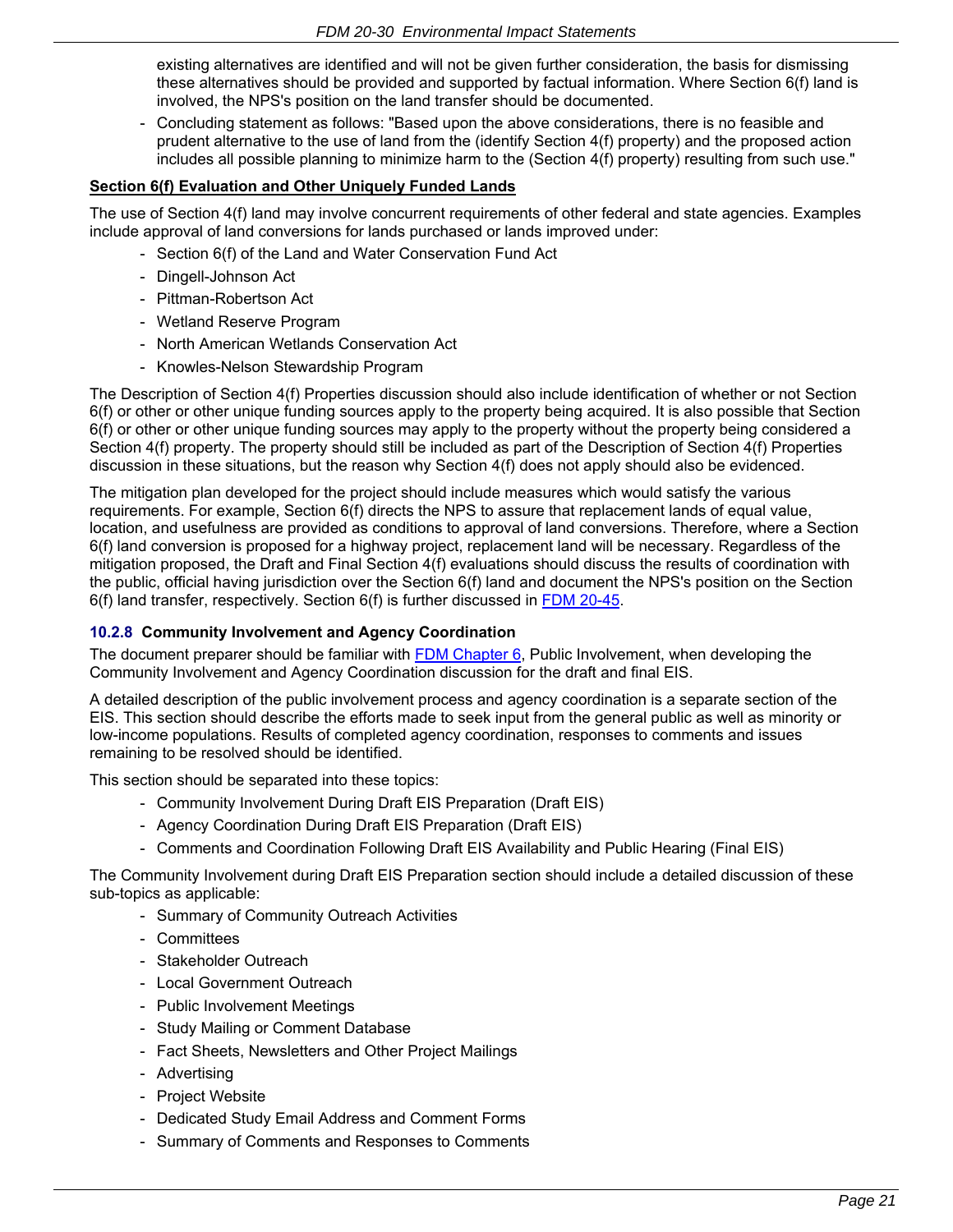The Agency Coordination during Draft EIS Preparation section should include a detailed discussion of these sub-topics as applicable:

- Summary of Cooperating and Participating Agencies
- Agency Meeting Summary
- Agency Input on Purpose and Need Statement and Responses
- Agency Input on Range of Alternatives Considered and Responses
- Agency Input on Preferred Alternative and Responses (when preparing a combined final EIS/ROD)
- Coordination with Tribal Chairs and THPOs Discussions and Responses

The Comments and Coordination following Draft EIS Availability and Public Hearing section should include a detailed discussion of these sub-topics as applicable;

- Public Hearing (dates public hearing notice and document availability published, papers of publication, document availability period, date/time/location of public hearing, hearing format type, testimony/comment methods, list of public hearing exhibits, etc.)
- Summary of Public Comments (use a Comment and Response format to address comments most frequently cited)
- Federal, State and Local Government Comments (a tabular format identifying agency, comment and response works well for this sub-topic)
- Summary of Project Meetings Since Draft EIS Approval

Attach agency coordination letters provided both during draft EIS preparation and following draft EIS availability in an appendix. Attach evidence of coordination with the Tribes in that appendix also.

### **10.2.9 List of Environmental Impact Statement Recipients**

A tabular format works well for this section. The table should be separated by;

- Federal Agencies
- State Agencies
- Federal and State Elected Officials
- Indian Tribes
- Local Units of Government
- Local Libraries

## **10.2.10 List of Prepares**

This section will include a list of principal contributors and reviewers of the EIS. All personnel, including consultants and sub-consultants, who were responsible for preparing or reviewing the EIS or conducting environmental studies will be listed. Include their academic qualifications and related experience. A tabular format works well for this section. The table should be separated by:

- FHWA
- WisDOT Central Office
- WisDOT Region
- Consultant Staff

#### **10.2.11 References**

Include a bibliographic listing of all references and resources used to compile the data for the document. Research papers, studies, journals, newspaper articles, plans, guides, etc. used to prepare the document or specifically cited in the EIS should be part of this section.

#### **10.2.12 Index**

An alphabetical listing and page citations of important subjects and areas of major impacts must be included in this section so that the reviewer need not read the entire EIS to obtain information on a specific subject or impact of concern.

#### **10.2.13 Appendices**

Any documentation supporting statements in the body of the EIS, including methodologies and statistical supporting data, may be appended. Material prepared as appendices to the EIS should:

- Consist of material specifically prepared for the EIS
- Consist of material which substantiates an analysis fundamental to the EIS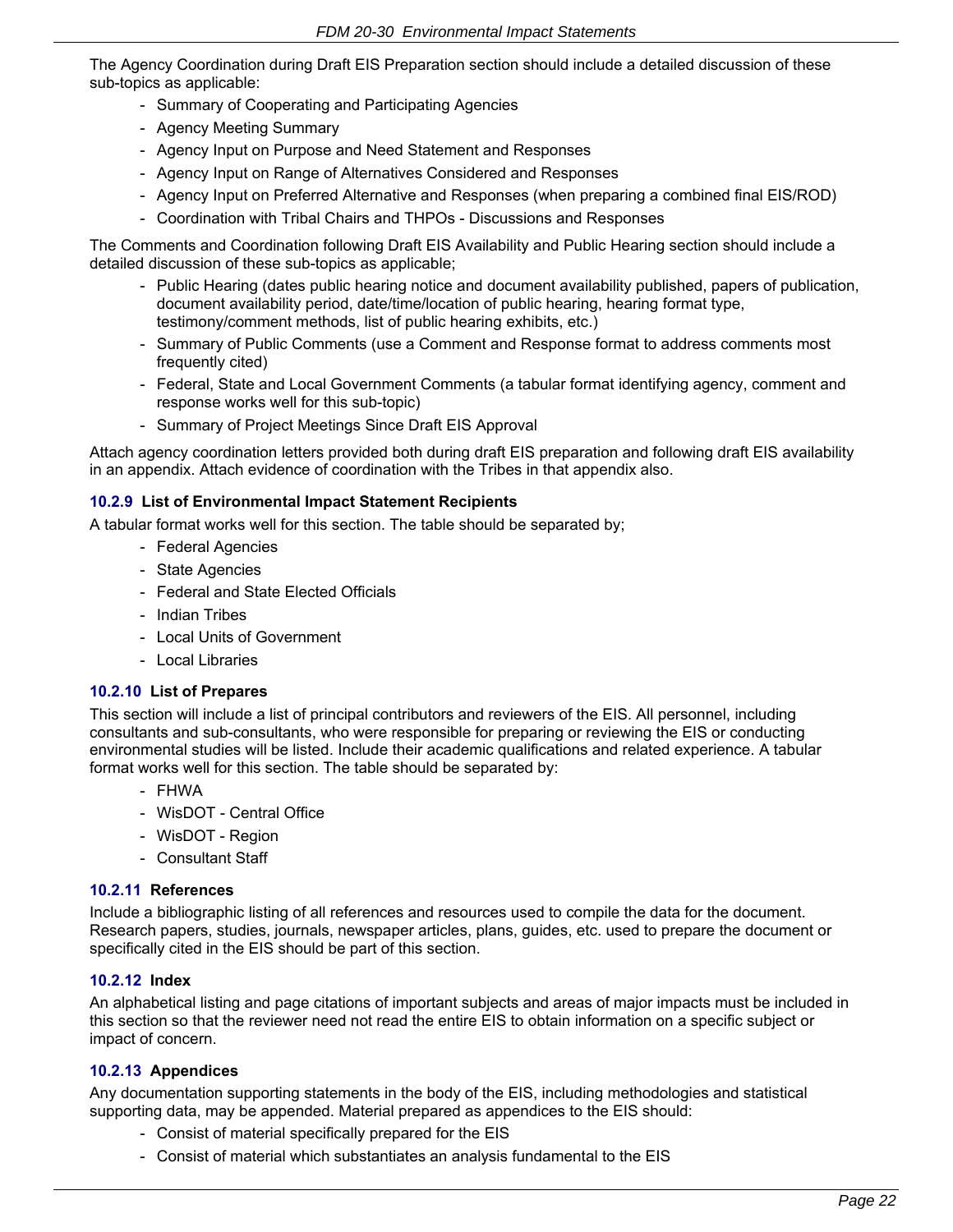- Be analytic and relevant to the decision to be made
- Be circulated with the EIS within FHWA, to EPA (Region), and to cooperating agencies and be readily available on request by other parties. Other reports, memorandums or studies referred to in the EIS should be readily available for review or for copying at the WisDOT Region Office.

### **10.2.14 DVD, CD or Other Digital Media**

Lengthy studies and analysis that are referenced or summarized in the EIS may be included on a DVD, CD or other digital media that is included with the EIS. Include a summary of the contents on the accompanying DVD or CD as part of the EIS Table of Contents.

#### **FDM 20-30-15 Options for Preparing Final EISs** *March 16, 2018*

Traditionally, and in accordance with the CEQ Regulations (40 CFR 1506.10(b)(2)), final EIS and ROD documents are issued as separate documents with a minimum 30-day period between the final EIS and ROD. This process is now the exception to the rule.

Section 1319(b) of *Moving Ahead for Progress in the 21st Century Act (MAP-21)*, Accelerated Decision making in Environmental Reviews directs the lead agency, to the maximum extent practicable, to combine the final EIS and ROD into a single document unless:

- The final EIS makes substantial changes to the proposed action that are relevant to environmental or safety concerns; or
- There are significant new circumstances or information relevant to environmental concerns and that bear on the proposed action or the impacts of the proposed action.

This provision is applicable to all proposed projects for which a final EIS is issued. Whether combining the final EIS and ROD is practicable is a determination specific to the EIS process for a proposed project. FHWA will consider the facts and circumstances relevant to the EIS process when deciding whether the use of a combined final environmental impact statement FEIS/ROD process for a project is practicable.

TRANS 400 does not allow WisDOT to combine an FEIS/ROD for state only funded EISs. According to TRANS 400.11(4) a ROD cannot be published sooner than 30 days after the date of publication of the notice of availability of the FEIS or 90 days after the date of publication of the notice of availability of the draft environmental impact statement (DEIS).

FHWA published Interim Guidance on Map-21 Section 1319, Accelerated Decision making in Environmental Reviews, January, 14, 2013. The interim guidance contains additional information on a combined FEIS/ROD. It can be found at:

### https://www.fhwa.dot.gov/map21/guidance/guideaccdecer.cfm

## **15.1 Traditional Approach**

Under this approach, the combined final EIS and ROD or separate final EIS incorporates the draft EIS (essentially in its entirety) with changes made as appropriate throughout the document to reflect the selection of a preferred alternative (separate final EIS process), modifications to the project, updated information on the affected environment, changes in the assessment of impacts, the selection of mitigation measures, wetland and floodplain findings, the results of coordination, comments received on the draft EIS and responses to these comments, etc. Since so much information is carried over from the draft EIS to the final EIS, important changes are sometimes difficult for the reader to identify. Nevertheless, this is the approach most familiar to participants in the NEPA and WEPA process. Methods, such as highlighting added or modified text and the use of sidebars, may be used to clarify changes from the draft EIS to the final EIS.

## **15.2 Draft EIS Errata Sheets**

Section 1319(a) *Moving Ahead for Progress in the 21st Century Act* (MAP-21), Accelerated Decision-making in Environmental Reviews allows for the use of errata sheets attached to the draft EIS in-lieu of a final EIS.

This approach to preparing the final EIS is not new. It is currently allowed by CEQ regulation and guidance (see 40 CFR 1503.4(c)), as well as under the existing FHWA Technical Advisory T6640.81, Section VI - Options for Preparing Final EIS's (Abbreviated Version of Final EIS). Section 1319(a) does include additional criteria for when the option is appropriate, and specifies content of the errata sheets.

#### **15.3 Condensed Final EIS**

This approach avoids repetition of material from the draft EIS by incorporating, by reference, the draft EIS. The final EIS is, thus, a much shorter document than under the traditional approach; however, it should afford the reader a complete overview of the project and its impacts on the human environment.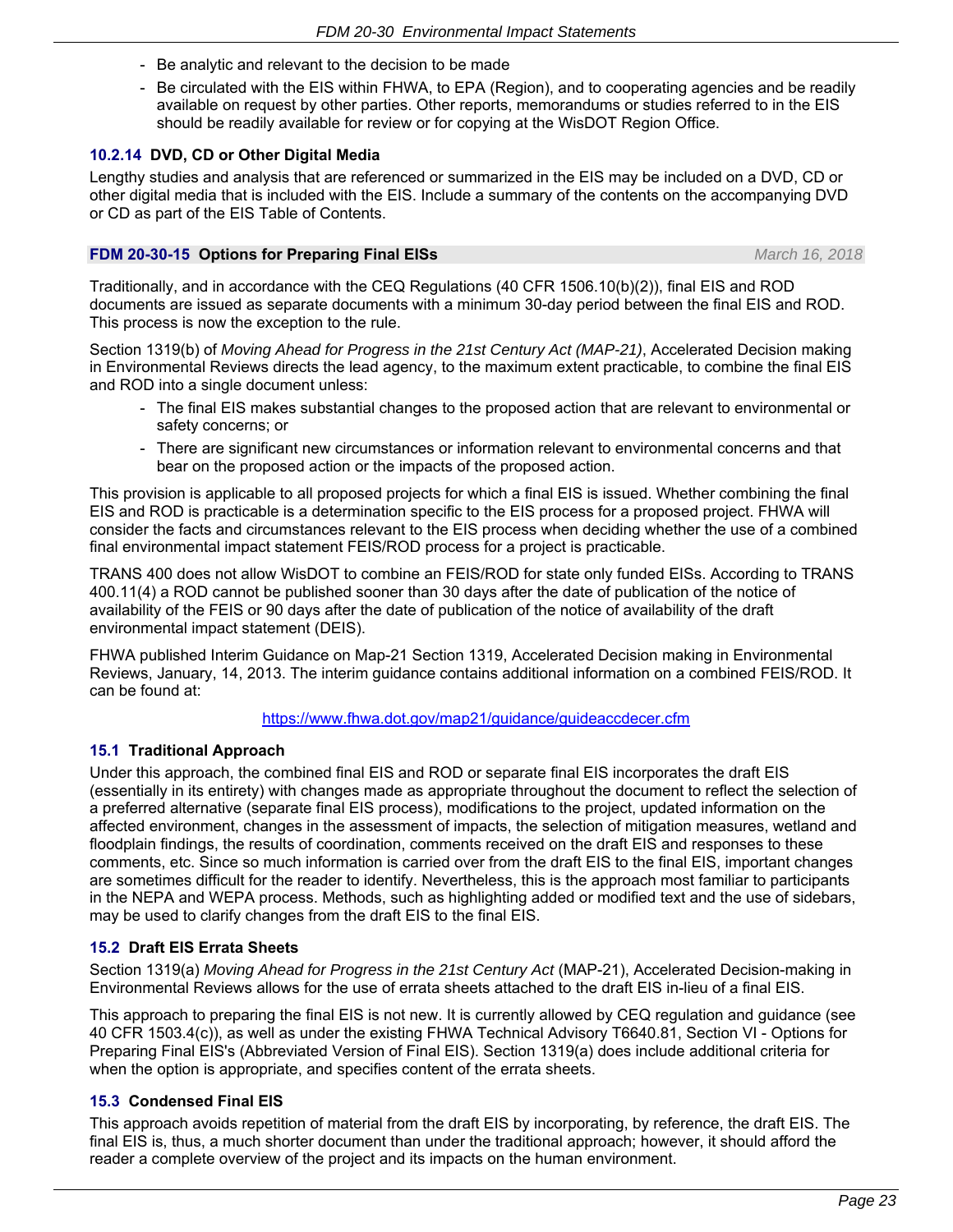The crux of this approach is to briefly reference and summarize information from the draft EIS which has not changed and to focus the final EIS discussion on changes in the project, its setting, impacts, technical analysis, and mitigation that have occurred since the draft EIS was circulated. In addition, the condensed final EIS must identify the preferred alternative, explain the basis for its selection, describe coordination efforts, and include agency and public comments, responses to these comments, and any required findings or determinations (40 CFR 1502.14(e) and 23 CFR 771.125(a)).

The format of the final EIS should parallel the draft EIS. Each major section of the final EIS should briefly summarize the important information contained in the corresponding section of the draft, reference the section of the draft that provides more detailed information, and discuss any noteworthy changes that have occurred since the draft was circulated.

At the time that the final EIS is circulated, an additional copy of the draft EIS need not be provided to those parties that received a copy of the draft EIS when it was circulated. Nevertheless, if, due to the passage of time or other reasons, it is likely that they will have disposed of their original copy of the draft EIS, then a copy of the draft EIS should be provided with the final EIS. In any case, sufficient copies of the draft EIS should be on hand to satisfy requests for additional copies. Both the draft EIS and the condensed final EIS should be filed with EPA for notice in the Federal Register under a single final EIS cover sheet.

### **FDM 20-30-20 Record of Decision** *March 16, 2018*

The Record of Decision (ROD) is the final approval needed before an action analyzed in an EIS may be implemented.

A ROD is prepared by FHWA in cooperation with WisDOT on federally funded projects. FHWA approves the ROD. A ROD is prepared and approved by WisDOT for state funded-only projects.

The ROD must identify the selected preferred alternative. It must briefly summarize each alternative analyzed in the EIS. The discussion must also identify the environmentally preferable alternative (the alternative that causes the least damage to the biological and physical environment). In cases where the selected alternative differs from the environmentally preferable alternative and lands protected by Section 4(f) influenced the preferred alternative selection, the ROD should identify this. Other important factors in the selection of the preferred alternative should be identified as well.

The ROD should summarize the basis for any Section 4(f) approval. Key information related to the approval should be summarized as well.

The ROD should describe any specific measures to minimize environmental harm. The ROD should also state if all measures to minimize environmental harm have been incorporated into the selected alternative. If they have not, state the reasons why.

If separate FEIS and ROD are prepared for the project, the ROD should summarize substantive comments and provide responses.

The ROD should document any requirements, such as Section 4(f) and Section 106 approvals. The ROD must identify all alternatives that were considered, specifying the alternative or alternatives which are considered environmentally preferable. The environmentally preferable alternative is the alternative that will promote the national environmental policy as expressed in NEPA Section 101. Ordinarily, this means the alternative that causes the least damage to the biological and physical environment. It also means the alternative which best protects, preserves, and enhances historic, cultural, and natural resources.

If FHWA or WisDOT subsequently wishes to take an action which was not identified as the proposed action in the draft or final EIS, or proposes to make substantial changes to the mitigation measures or findings discussed in the ROD, a revised ROD shall be processed.

## **20.1 ROD for Federal-Aid Projects**

Refer to FDM [6-15-45](https://wisconsindot.gov/rdwy/fdm/fd-06-15.pdf#fd6-15-45) for a description of the Public Hearing Record and certification process.

No formal decision on a proposed federal action requiring an EIS shall be made or recorded by a federal agency until the later of the following dates:

- Ninety (90) days after publication of the Notice of Availability of a Draft EIS
- Thirty (30) days after publication of the Notice of Availability of a Final EIS described in the preceding procedure. This thirty (30) day period does not apply if a combined final EIS and ROD is issued.

## **20.2 ROD for State Funded Projects**

WisDOT shall complete and sign a ROD no sooner than 30 days after the date of the publication of the Notice of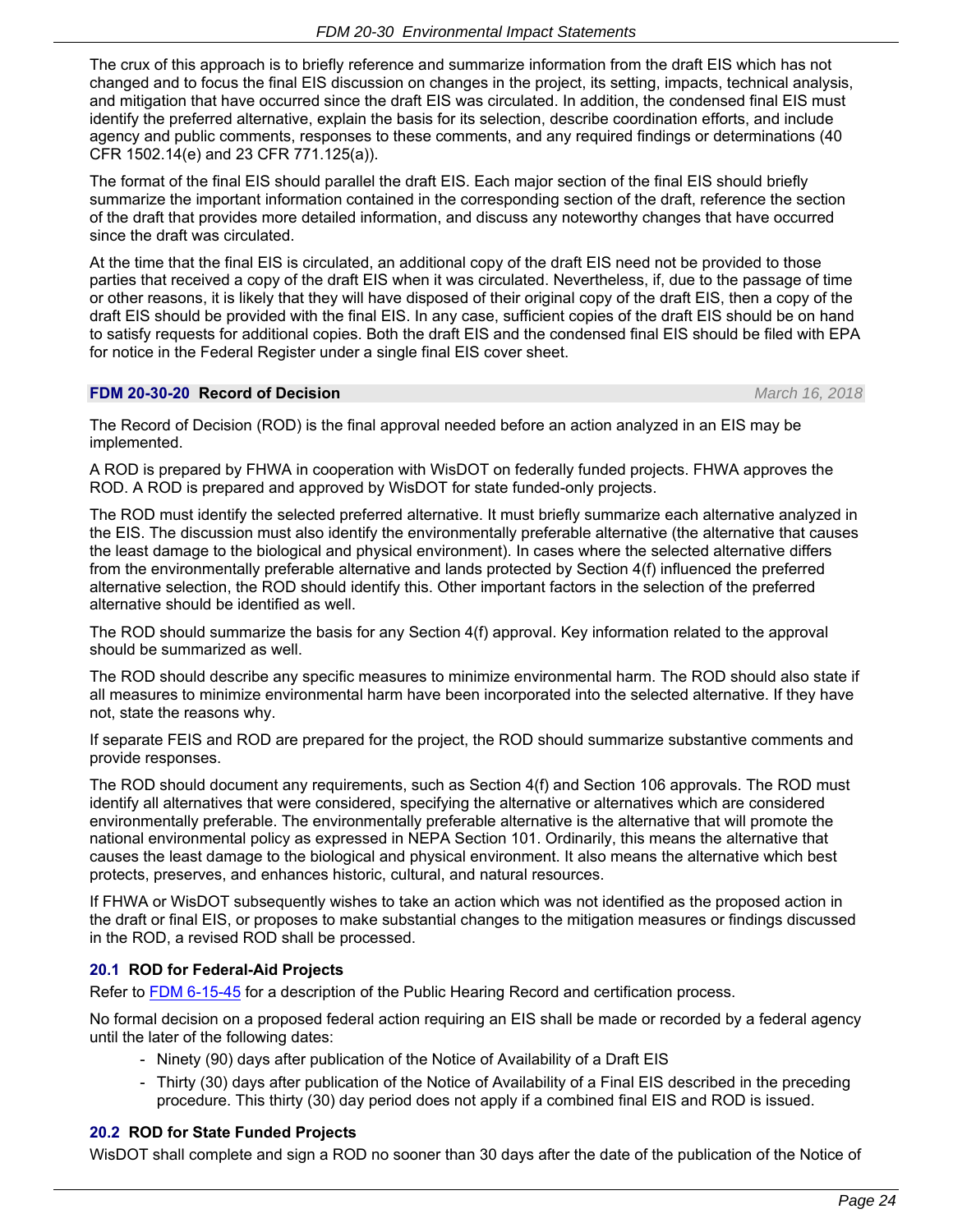Availability of the Final EIS and no sooner than 90 days after publication of the Notice of Availability of the Draft EIS. The Region shall prepare a draft of the ROD and transmit it to BTS-EPDS at the same time as it publishes the Notice of Availability of the Final EIS. BTS-EPDS shall review the ROD and upon completion of the public availability period of the final EIS, will recommended approval by the Division Administrator.

The Draft ROD shall contain the following information:

- A statement of the decision.
- Identification of all alternatives considered by the department in reaching its decision, specifying which one is considered environmentally preferable.
- A statement on the intent of Title VI of the Civil Rights Act and of EO 12898 (i.e., "Federal law prohibits discrimination on the basis of race, color, age, sex, or country of national origin in the implementation of this action. It is also federal and state policy that no group of people bears the negative consequences of this action in a disproportionately high and adverse manner without adequate mitigation"), and the conclusions of the environmental justice analysis.
- A statement indicating that all practicable means to avoid or mitigate environmental harm have been adopted, and if not so adopted, a statement specifying the reasons for not adopting such means. If the Department of Transportation subsequently wishes to take an action which was not identified as the proposed action in the final EIS, or proposes to make substantial changes to the mitigation measures or findings discussed in the ROD, a revised ROD shall be processed.

## **FDM 20-30-25 Statute of Limitations** *March 16, 2018*

FHWA may issue a 150-day statute of limitations (SOL) on claims against USDOT and other federal agencies for certain environmental and other approval actions. The 150-day SOL starts from the date that notice is published in the Federal Register by FHWA. A SOL notice can be used for a highway project regardless of the category of documentation used under NEPA.

## **FDM 20-30-30 Draft and Final EIS Review, Approval and Circulation Process** *March 16, 2018*

# **30.1 Review**

The timing of the review process will vary with the complexity of the project, the controversy associated with the impacts, and the number of reviewers. Project teams are encouraged to coordinate with BTS-EPDS and FHWA early regarding document methods, format and content to avoid subsequent delays resulting from requested changes.

The REC and WisDOT Project Manager will review and comment on the draft-version of the EIS. Once their comments are addressed and they are satisfied that the document is complete, the REC submits the document to the BTS-EPDS liaison for review and comment. Working with the Region to incorporate their comments and satisfied that the document is legally sufficient, the BTS-EPDS liaison submits the document to the designated FHWA staff for review and comment.

Concurrent review by BTS-EPDS and FHWA may occur if the project team believes expedited review is necessary and both BTS-EPDS and FHWA agree. A meeting between the reviewers and the authors can be held to facilitate communication as warranted. Also, a brief review of the document, impacts and final selected alternative can be held to inform the signing authorities at both WisDOT and FHWA.

# **30.2 Approval**

When FHWA is satisfied that the document is legally sufficient, the project team submits a camera-ready cover sheet to BTS-EPDS for signature. BTS-EPDS then transmits the cover sheet to FHWA for signature. When all required signatures are acquired, the cover sheet is returned to the project team for production of the EIS.

# **30.3 Circulation**

Prior to or on the date of publication of the availability of the document in the Federal Register and legal notice of availability in the newspaper(s), the project team must ensure that copies of the document are available at the locations referenced in each notice.

Refer to [FDM 6-15-20.4](https://wisconsindot.gov/rdwy/fdm/fd-06-15.pdf#fd6-15-20.4) for a description of the Federal Register Announcement process and [FDM 6-15-20.3](https://wisconsindot.gov/rdwy/fdm/fd-06-15.pdf#fd6-15-20.3) for a description of the legal notice for a public hearing process.

The appropriate regional clearinghouse will act as a local review agency of approved EISs, pursuant to the President's Executive Order 12372. The Wisconsin Department of Administration as the agency responsible for coordinating the requirements under Executive Order 12372. A list of state clearinghouses and the counties they serve is found in [FDM 5-1-5](https://wisconsindot.gov/rdwy/fdm/fd-05-01.pdf#fd5-1-5).